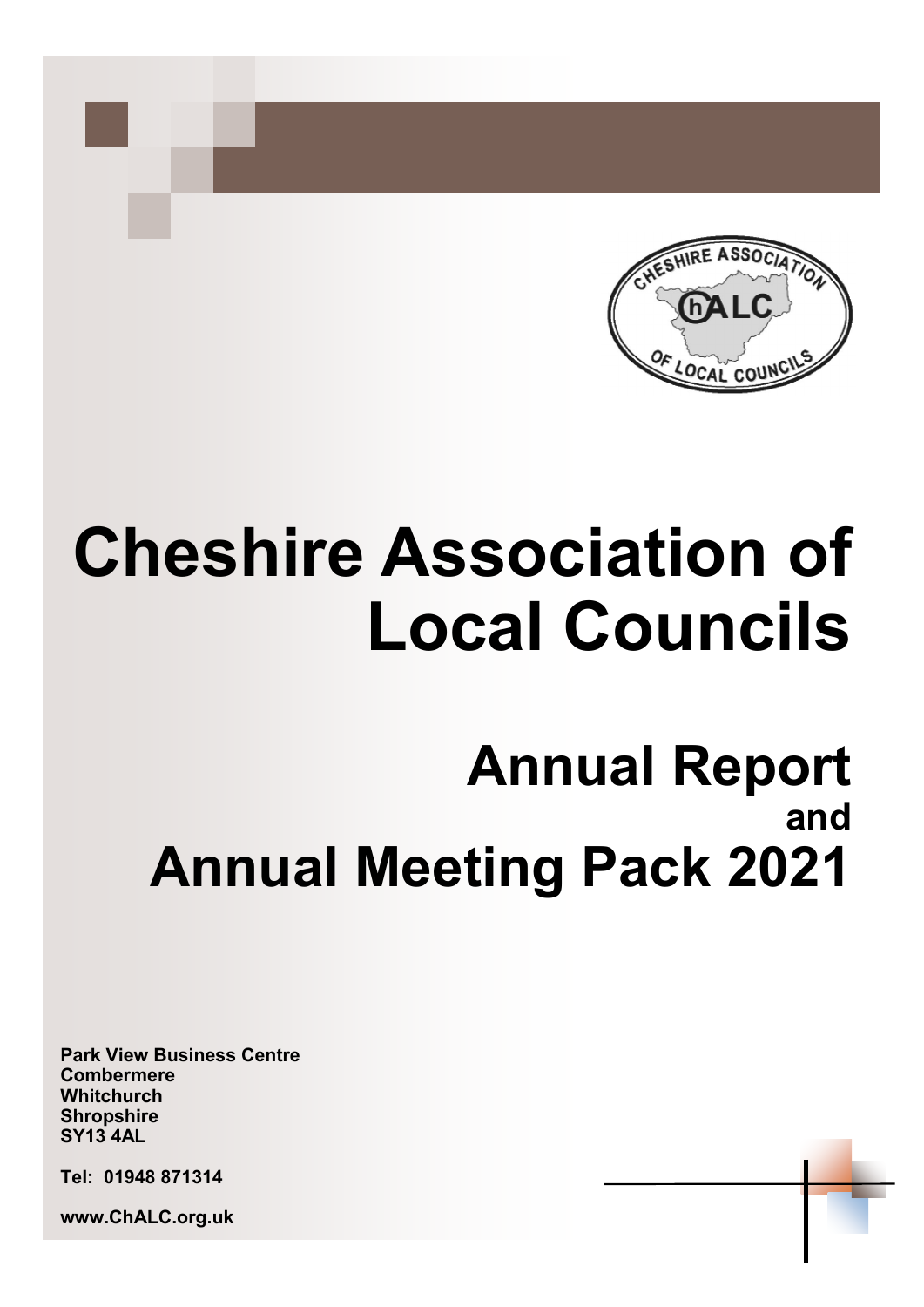# **CONTENTS**

## **PAGE**

| 3         | <b>President's Foreword</b>                                                                                                                                                                                                                                    |
|-----------|----------------------------------------------------------------------------------------------------------------------------------------------------------------------------------------------------------------------------------------------------------------|
| 4         | <b>Chairman's Message</b>                                                                                                                                                                                                                                      |
| 5         | <b>Vice-Chairman's Message</b>                                                                                                                                                                                                                                 |
| 6         | <b>National Association of Local Councils (NALC) Report</b>                                                                                                                                                                                                    |
| 7         | <b>Executive Board Members</b>                                                                                                                                                                                                                                 |
| 8         | <b>Annual Meeting Standing Orders</b>                                                                                                                                                                                                                          |
| 9         | <b>Annual Meeting 2021 Agenda</b>                                                                                                                                                                                                                              |
| $10 - 12$ | <b>Annual Meeting 2020 Minutes</b>                                                                                                                                                                                                                             |
| $13 - 14$ | <b>Board Nominations for 2021</b><br><b>CIIr Lillian Burns</b><br><b>Cllr John Cornell</b><br><b>Ms Pauline English</b><br><b>CIIr Keith Gilby</b><br><b>Cllr Colin Todd</b>                                                                                   |
| $15 - 16$ | <b>Member Council Motions</b><br><b>Alsager Town Council</b><br>Ollereton with Marthall Parish Council (1)<br>Ollerton with Marthall Parish Council (2)<br><b>Nantwich Town Council</b><br><b>Neston Town Council</b><br><b>Mickle Trafford Parish Council</b> |
| 17        | <b>Financial Statements</b>                                                                                                                                                                                                                                    |
| $18 - 19$ | <b>Income and Expenditure Account</b>                                                                                                                                                                                                                          |
| 20        | <b>Summary of Income and Expenditure</b>                                                                                                                                                                                                                       |
| $21 - 22$ | <b>Balance Sheet</b>                                                                                                                                                                                                                                           |
| 23        | <b>Notes to Balance Sheet</b>                                                                                                                                                                                                                                  |
| 24        | <b>Notes Page</b>                                                                                                                                                                                                                                              |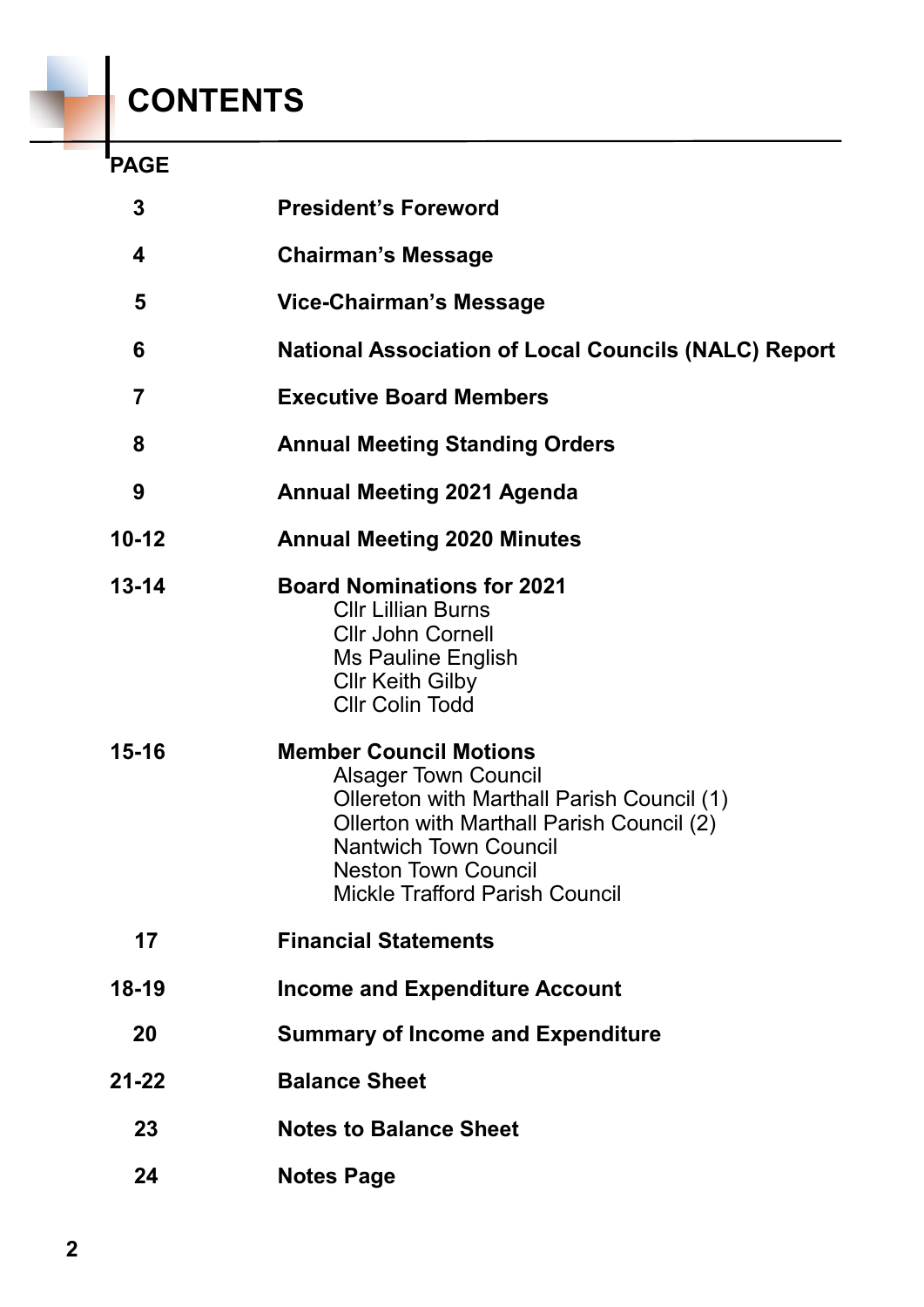# **PRESIDENT'S FOREWORD**



I am writing this on the 24th August and in my diary I have an entry for Wednesday 20 October (ChALC AGM at Middlewich). It is intended that this event will follow the traditional pattern of a hearty buffet followed by the AGM.

I mention this only because in these uncertain times as the nation copes with Covid nothing can be taken for granted. I fervently hope the meeting goes ahead as planned and I can welcome you in person.

What a year we have to report and reflect upon. Jackie Weaver becomes a national celebrity overnight as we realise and comprehend the awesome power of social media networks.

Philip Jackson who has served the Association in various capacities for over 25 years stepped down as Chairman and a member of the Board for health reasons and we thank him for his dedicated service and wish him well. He is succeeded by his Deputy, Terry O'Neill who had been serving as Chairman of the Finance Committee.

It was with deep sadness that in March we were informed of the death at the age of 80 of Robin Wendt CBE DL who after a distinguished career in both the Civil Service and Local Government culminating with him stepping into the breach and taking up the position of Chief Executive of NALC on a part-time basis in 1996 until the appointment of John Findlay in 1997. In October of 1997 at the AGM he was appointed President of the Association, a position he held for 7 years until he stepped down at the 2004 AGM. His appointment as President came during my term as Chairman and in the year following the Association becoming independent and breaking away from the Cheshire Community Council. His advice and support during those challenging years was invaluable.

We were also informed in September of the unexpected death of Stuart Hulse. Stuart has been a much respected member of Helsby Parish Council and the ChALC Board for many years having recently stood down as he retired to Appleby. Stuart was committed to his parish work but also to his family and our thoughts and condolences are with them now.

The County Office has continued through a mix of home and office based working to provide an efficient service to member Councils and many thanks to Jackie, Nicky and Sharon. I personally have been impressed by the new look weekly bulletin.

Adversity brings out the best in the British and the community spirit shown during the pandemic has been overwhelming and Town & Parish Councils have been at the heart of community projects and initiatives. You can all be proud of the role your Council has played in helping the vulnerable and needy through these difficult times,

The National Association has stepped up to mark and continues to be an influential voice speaking on behalf of Town & Parish Councils to policy makers, and many thanks to Lillian Burns the ChALC representative on the National Assembly for her dedicated commitment.

The current problems we are coping with demonstrate the need for a strong and well resourced County Association and that is what we have in Cheshire.

I look forward to meeting you at Middlewich on Wednesday 20 October.

Brian Kerr OBE President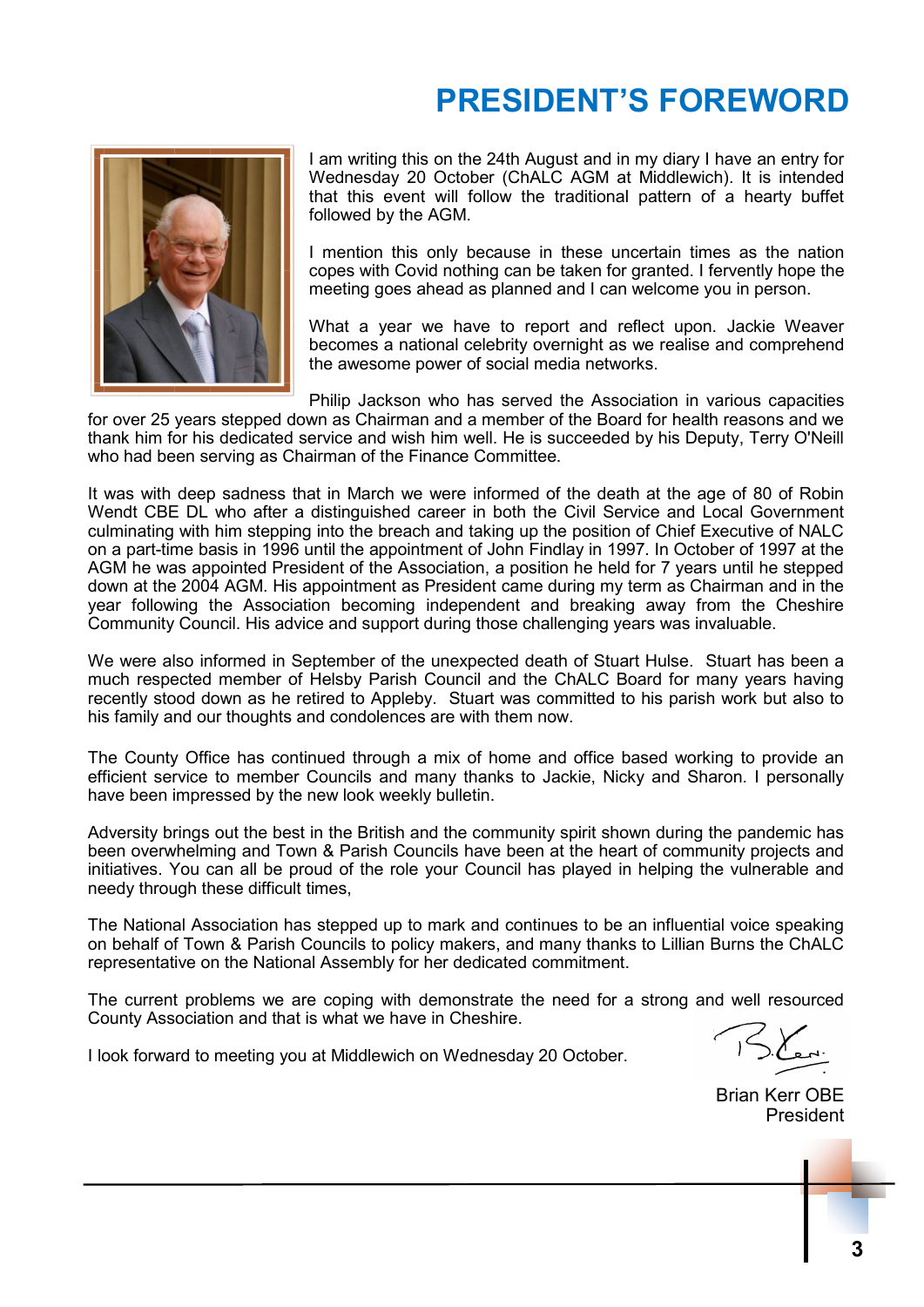Wow, what a year this has been with all the Covid 19 issues the Association has had to deal with. All of our meetings having to be virtual, held remotely, and have proved difficult as most of our Town and Parish Councils will testify to.

We then had a major issue with one of our Parish Councils whose difficult meeting unexpectedly went viral and was seen around the world.

Thankfully our Chief Officer, Jackie Weaver, stepped in to help them regain control.



This achieved worldwide recognition for Jackie and several media interviews but on a more serious note it highlighted the importance of the Town and Parish Council movement and encouraged a wider interest in the role of the sector and how it enhances local communities. I even had a phone call from Sue Baxter, the Chairman of the National Association of Local Councils (NALC) offering their full support.

Then at our February meeting our reigning Chairman (Philip Jackson) stood down and I was asked to take on the role. Philip has been part of our Association for over 30 year and has been Chairman on several occasions during that time. I am sure you would want to join with the Board in wishing him all the best and thanking him for his excellent work.

Francis Tunney (Utkinton Parish Council) took on the position of Vice Chairman and was instrumental in instigating an internal review of our organisation and how best we could continue to serve our member by devising a SWOT Analysis for Board Members to look at our Strengths and Weaknesses and to identify any Opportunities or Threat. A sub group of the Board are working on this and will feedback later in the year

Our relationship with both Borough Councils (Cheshire East Council and Cheshire West and Chester Council), the Local Enterprise Partnership (LEP) and the Police and Crime Commissioner (PCC) are still in good health and we have seen an increase in people attending these virtual sessions.

We recently met with the new Police and Crime Commissioner, John Dwyer, to discuss his new Police and Crime Plan and particularly the issue of making Cheshire's roads safer with the introduction of average speed cameras. Watch this space!

Training of councillors has continued on a virtual platform and we are amazed at the increase in participants and it is clear that training remains an important service that our members value.

None of this would have been achieved without the outstanding support I have received from our Officers - Jackie, Nikki and Sharon and all our Board Members.

Thank you all for your continues support of our Association.

Terry O'Neill Chairman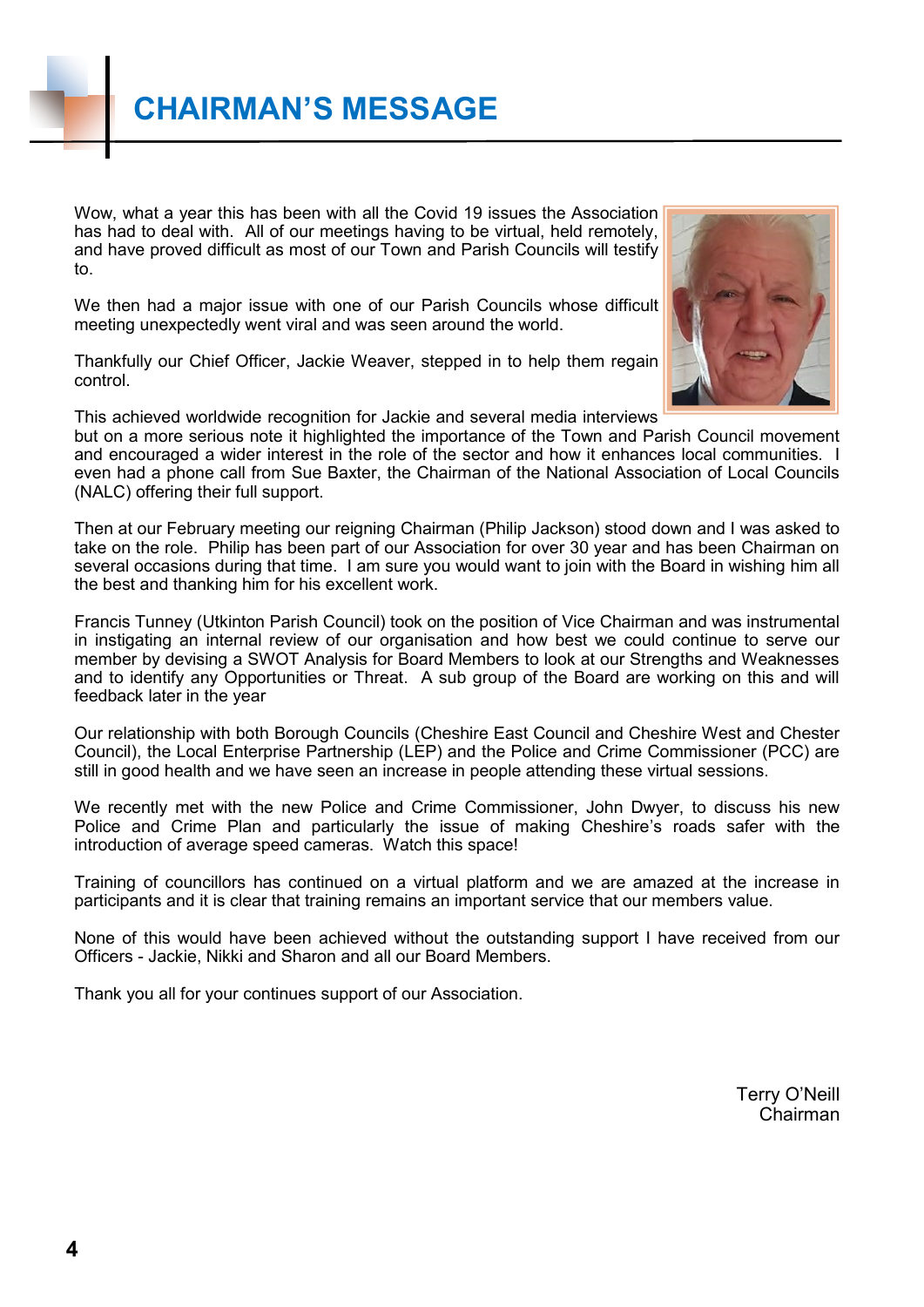# **VICE-CHAIRMAN'S MESSAGE**



No one was more surprised than I when my colleagues on the Executive Board elected me to the post of Vice-Chair of ChALC – one that I believed to be there just in case the Chair wasn't, if you get my drift …

I couldn't have been under a greater illusion.

2020/2021 has been quite a 'rock 'n' roll' year for ChALC and, despite the various 'lock ups and downs' a great deal of water has flown under the proverbial bridge. So, what have we done and what has been achieved?

A small working party and I were asked to review the shenanigans that became Handforthgate and to understand its impact on us and our

Membership and to recommend some course(s) of action. Out of it came one need; to better understand the ways in which we fulfil our brief to our (nearly) 180 members and to become a better organisation because of the notoriety that the simple phrases 'You have no authority here, Jackie Weaver!' and 'Read the standing orders!' would bring. Even today the press, in one form or another has some mention of JW – even that bastion of 'middle England', "The Archers' asked Jackie to be on.

But, in all seriousness, it did give us grounds for a great deal of self-examination and out of that came some courses of action to help us get better as an organisation. It told us that we needed to 'beef up' our own 'rules' on how we interact with members and the media, that we needed to be able to deal with the exposure (I wonder how many of the other local Associations have been sought out to comment on national planning et al.) But one salutary lesson came above all – we needed to support our embattled staff to ensure they were able to cope.

It also brought forward some analysis of us as an organisation in the form of a 'SWOT' analysis that determined (according to the members of the Executive) that our biggest weakness was also our major strength – the way in which a small staff manages needed to be reviewed. The rise, and fall, of virtual meetings have brought communications and support to the fore right across our Association. The weekly briefings, the growth on 'online seminars and training' have seen many more members (and non-members) become better informed and for that I would like to place on record my thanks to Nikki, Sharon, and Jackie for simply 'being there'. But the big lesson we learned was that we, as an Executive, need to allow our staff to grow – physically and organisationally if we are to prosper into the future.

I've been involved in a great deal of 'stuff' that I never thought I would – meetings with our Primary Authorities, the Police and Crime Commissioner, helping others understand what it is we do and how they can get involved. I learned that we have a high proportion of Town and Parish Councils as Members, but we need to do more to engage with them and to encourage non-members to join our 'merry band' but above all, that we have a role to play in local government and their voice is crucial.

The past 15, or so, months have taught us a great deal about where ChALC stands and long may it continue to support you, our members.

> Francis Tunney Vice-Chairman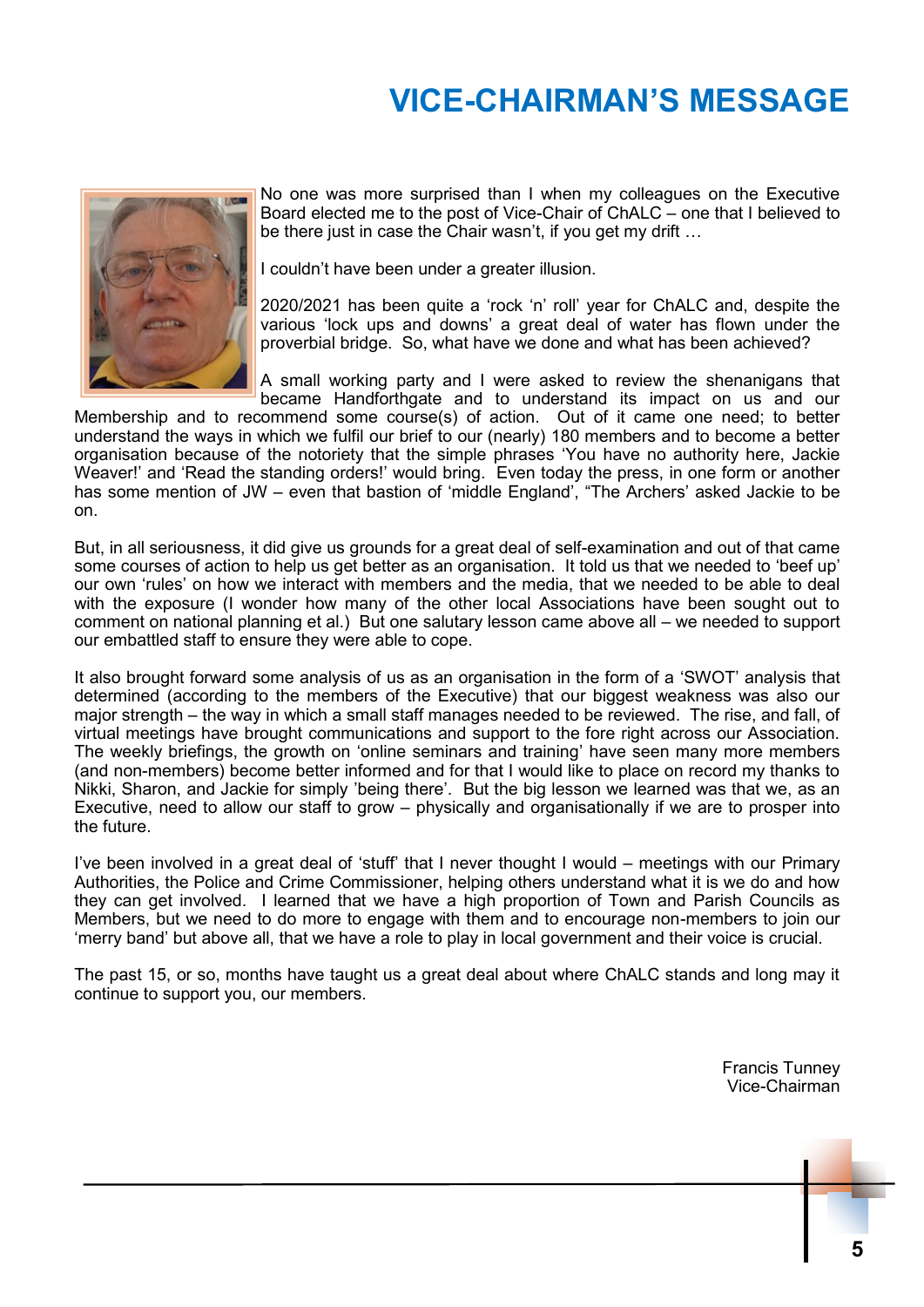The National Association of Local Councils (NALC) is promoting the Queen's 'Green Canopy' initiative which has been devised to celebrate her platinum jubilee year on the throne next year and, earlier this year, NALC launched a new publication on trees.

NALC has continued to hold all its meetings virtually throughout 2021 and its annual general meeting and conference, scheduled to take place a week after the ChALC AGM, is also due to be held remotely. In addition, it has been holding a series of highly successful open access remote conferences. Upcoming ones are 'Levelling up the environment through biodiversity net gain' (on October  $27<sup>th</sup>$ ), "Making rural housing more affordable' (November 17<sup>th</sup>) and 'Future Communities' (December 2<sup>nd</sup>). Jackie Weaver, ChALC's chief executive will be one of the speakers at the 'Future Communities' event.

I have attended every remote meeting I have been entitled to attend – meetings of the full National Assembly, the Policy Committee (of which I am the vice chair), the Smaller Councils Committee and the Climate Change Task and Finish Group in addition to a couple of the on-line conferences and meetings of the Rural Services Network, reporting back on them to colleagues on the ChALC executive board.

I wrote the NALC responses to several calls for evidence by parliamentary committees and to a number of consultations by the Ministry of Housing, Communities and Local Government, including one on permitted development regulations, and I input to other submissions. I also drafted, on behalf of the NALC chairman, NALC's version of a Near Perfect Planning Future (NPPF) and an appeal that was sent to every member of parliament in June asking them not to vote for any planning reforms which would:

- further weaken and over simplify the planning system
- further suppress the voice of principal authority and local (town and parish) councillors endeavouring to represent their communities
- further restrict members of the public from engaging with planning
- further result in development on greenfields, Green Belt and/or important open spaces and/or ignore the climate emergency
- further favour developers over communities and the environment
- further ignore the key finding of Sir Oliver Letwin's 'Independent Review of Build Out' that developers are only prepared to build out planning permissions at a rate which does not affect market price
- further ignore the need to support local authorities and local councils to deliver affordable homes
- further ignore the strong case for the granting of a third party right of appeal (against planning decisions) to local councils and
- further neglect the need to strengthen neighbourhood plans

This appeal was intended to influence thinking prior to the publication of the Planning Bill, which was expected to be published this autumn but which, it is understood, the new Communities Secretary, Michael Gove, has now cancelled.

I am standing for re-election to the ChALC board at its AGM on October  $20<sup>th</sup>$ . If I am re-elected, I hope to carry on serving as Cheshire's representative on the NALC National Assembly and to continue to be a very pro-active member of the Assembly.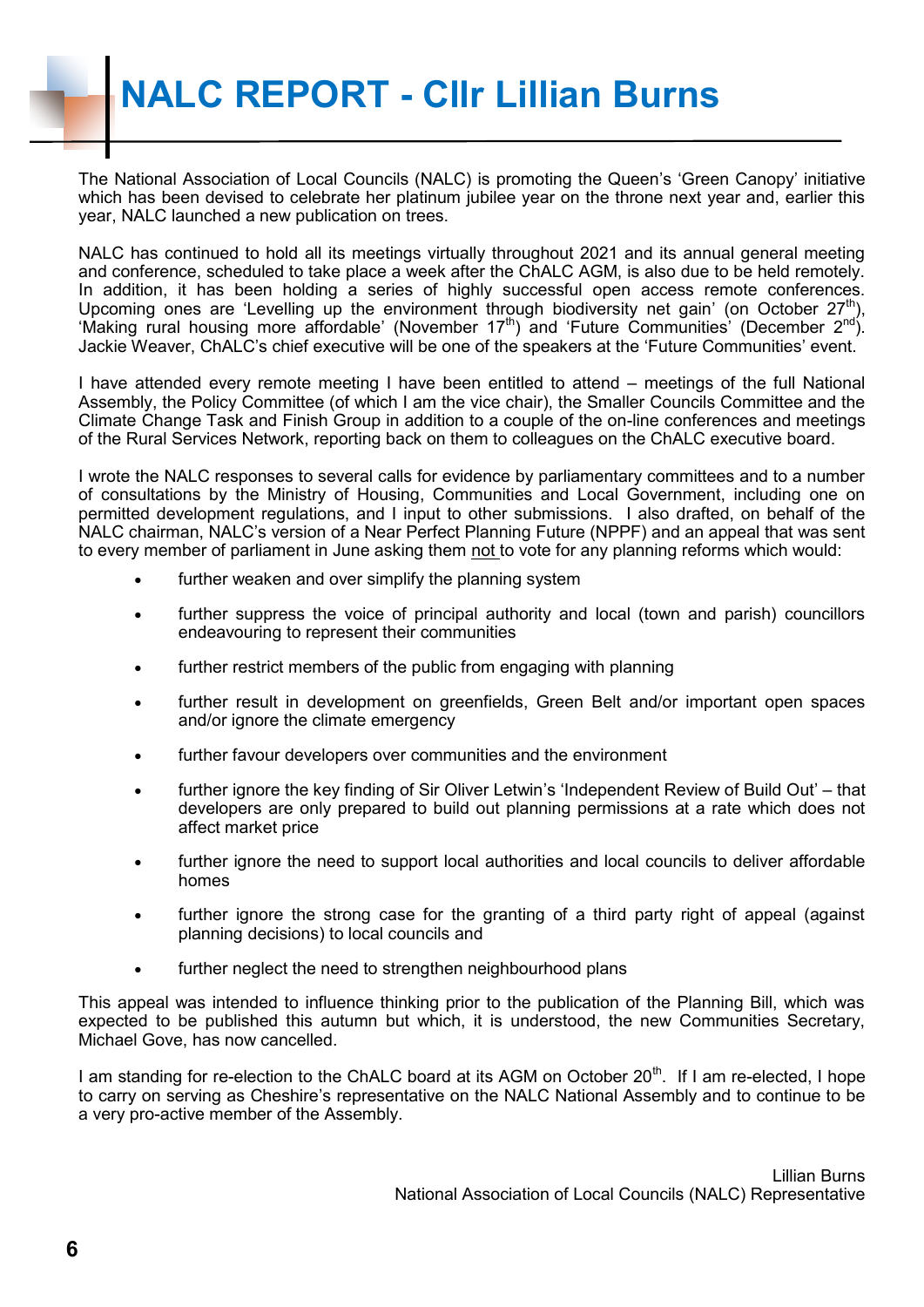# **EXECUTIVE BOARD MEMBERS - October 2021**

Brian Kerr OBF Frank Walton

**PRESIDENT VICE PRESIDENTS** Lesley Smetham

**CHAIRMAN VICE-CHAIRMAN** Terry O'Neill **Francis Tunney** 

### **ELECTED BOARD REPRESENTATIVES:**

Alan Bailey Lillian Burns Peter Bulmer John Cornell Judith Critchley Stephen Jones David Rowlands Colin Todd

## **CHESHIRE EAST REPRESENTATIVE CIIr Steven Edgar**

# **CHESHIRE WEST & CHESTER REPRESENTATIVE**

Cllr Mike Jones

**CHESHIRE COMMUNITY ACTION REPRESENTATIVE** John Heselwood

### **SOCIETY OF LOCAL COUNCIL CLERKS REPRESENTATIVE**

Adam Keppel-Green

### **FINANCE COMMITTEE MEMBERS**

David Rowlands *(Chair)* Judith Critchley Stephen Jones Frank Walton

### **PREPARATION OF MANAGEMENT ACCOUNTS**

J D H Business Services Ltd 94a Wrexham Road Mold **Flintshire** CH7 1HG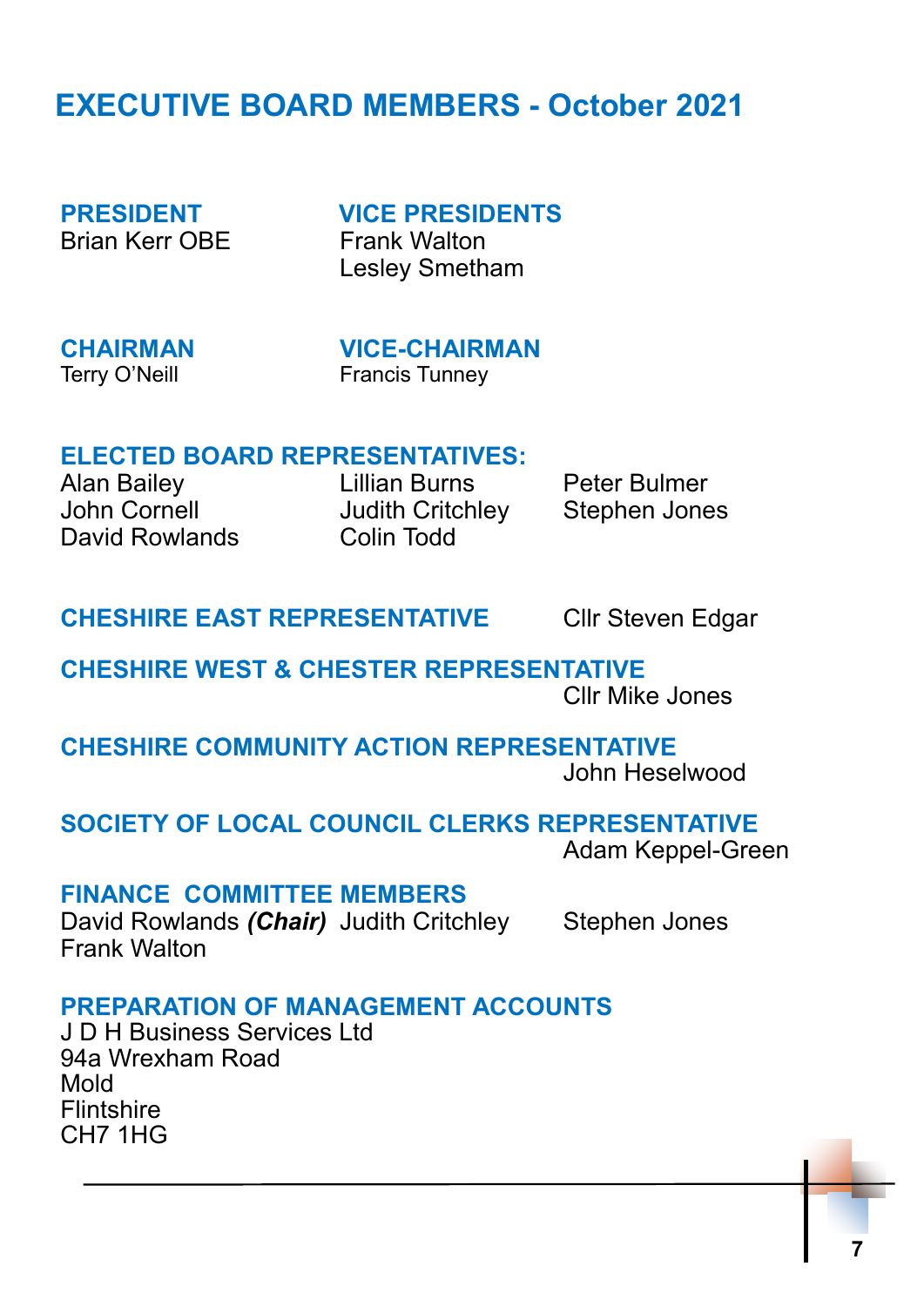**Annual Meeting Standing Orders**

- **1.** The Annual Meeting shall, subject to Standing Order No 2 deal with the matters notified in the agenda circulated with the notice of the meeting, including, inter-alia, motions and amendments submitted by member councils, area meetings and by the Executive Committee of the Association.
- **2.** Where a motion under consideration at the Annual Meeting has not been circulated to member councils for comment at least six weeks before the Annual Meeting, the Chairman of the meeting is empowered to accept amendments from the floor.

#### **3. MOTIONS OF URGENCY**

Motions on matters of urgency shall be handed to the Chief Officer in writing, at least 24 hours prior to the meeting. They shall be announced by the Chairman at the commencement of business and shall be placed on the agenda if accepted as urgent by a majority of those present.

#### **4. DEBATE**

No motion shall be discussed until it has been moved and seconded. Members wishing to speak for or against a motion who hand in the appropriate slip will be given preference when that motion is debated.

#### **5. SPEAKERS**

All speakers shall rise, giving name and that of the Council they represent, and shall address the chair. All members shall preserve order and be seated when the Chairman rises. No member shall speak more than once on any motion until every member wishing to do so has had the opportunity of speaking; second speeches shall be made only after the permission of the Chairman has been granted. Points of order, information or explanation shall not be regarded as speeches.

#### **6. TIME LIMIT**

The mover and seconder of a motion shall both be allowed FIVE MINUTES for their speeches; succeeding speakers shall be each allowed THREE MINUTES. A motion or an amendment thereto may be formally seconded, the seconder thereby reserving his right to speak later in the debate.

#### **7. REPRESENTATIVES**

Each Council in membership of the County Association may be represented at the meeting by three representatives (one of whom may be the Clerk) to speak and vote. Officers of the Association, co-opted members, and persons appointed by Area Committees to serve on the Executive Committee are also entitled to attend, speak and vote. Additional representatives may speak but not vote.

#### **8. EXECUTIVE COMMITTEE STATEMENTS**

Before a right of reply is exercised, the view of the Executive Committee on the subject under discussion may be put, subject to the time limit on Standing Order No 6.

#### **9. RIGHT OF REPLY**

The mover of a motion, but not of an amendment, may reply to a discussion without introducing new matter, and the discussion will then be closed.

#### **10. CHAIRMAN SPEAKING TO A** MOTION

The Chairman shall have the right to sum up a discussion to clarify the issues on which delegates are to vote.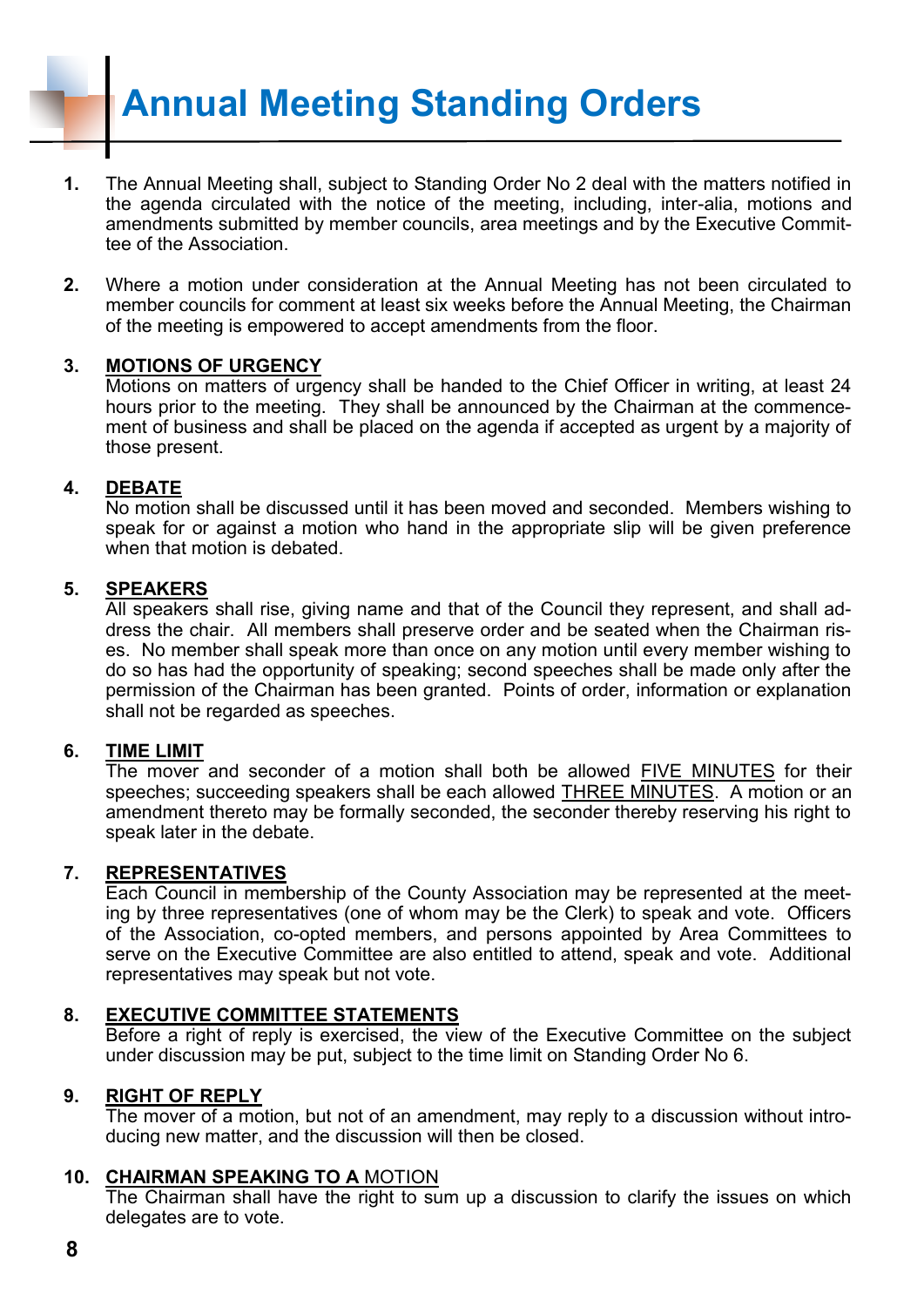# **Annual Meeting 2021 - Agenda**

1. **Welcome and introduction** – *Brian Kerr OBE -* President

**Guest Speaker:** *Cllr Sue Baxter* Chairman NALC A reflection on the last 5 years, highlights and lowlights and the challenges facing the sector moving forwards.

- **2. To receive the minutes of the 2020 Annual Meeting** *(Pages10-12)*
- **3. Presentation of the Annual Report –** *Terry O'Neill -* Chairman
- **4. Presentation of Accounts** *David Rowlands -* Finance Chairman *(Pages 17 onwards)*
- **5. Setting of Subscriptions for the forthcoming year** To consider the Executive Board recommendation that there should be no increase in the Affiliation Fee rate for 2021

### **6. Appointment of Officers**

To approve the following Executive Board nominations:

- **President -** *Brian Kerr OBE* **Vice Presidents -** *Lesley Smetham Frank Walton*
- **7. Appointment of Board Members** *(Pages 13-14)*

In accordance with the Constitution, 3 Board Members are required to step down each year in rotation and an election takes place.

Nominations have been received from : Cllr Lillian Burns Cllr John Cornell Ms Pauline English Cllr Keith Gilby Cllr Colin Todd

### **8. To debate motions from Member Councils** *(Page 15-16)*

- 8.1 Alsager Town Council
- 8.2 Ollereton with Marthall Parish Council (1)
- 8.3 Ollerton with Marthall Parish Council (2)
- 8.3 Nantwich Town Council
- 8.5 Neston Town Council
- 8.6 Mickle Trafford Parish Council

### **9. Closing Remarks** – *Brian Kerr OBE* - President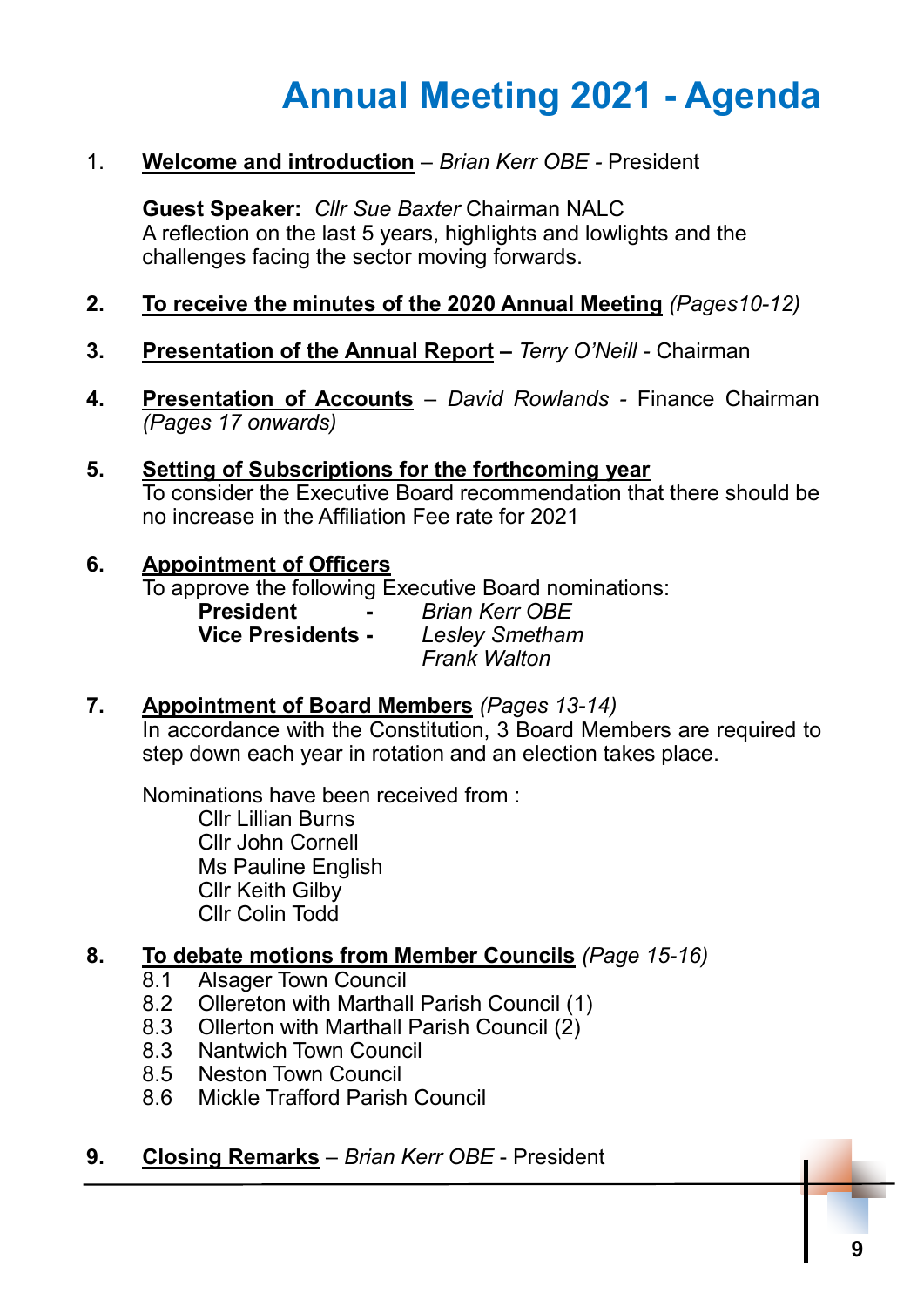Minutes of the Annual Meeting held on Thursday 19<sup>th</sup> November 2020 at 7.00pm via Zoom

**EXECUTIVE MEMBERS PRESENT**: Brian Kerr, Philip Jackson, Lillian Burns, Alan Bailey, Judith Critchley, Lesley Smetham, Steven Edgar, Mike Jones, Adam Keppel-Green, Colin Todd, Frank Tunney, John Cornell, David Rowlands, Terry O'Neill,

Together with 54 representatives from the following Councils: -

| <b>Acton Bridge</b>                | Allostock            | Alsager                         | <b>Brindley &amp; Faddiley</b> |
|------------------------------------|----------------------|---------------------------------|--------------------------------|
| <b>Bulkeley &amp; Ridley</b>       | <b>Burland</b>       | Chelford                        | <b>Cheshire East</b>           |
| <b>Cheshire West &amp; Chester</b> | Chorley              | Frodsham                        | Goostrey                       |
| Handley & District                 | <b>Hartford</b>      | Hatherton & Walgherton          | Helsby                         |
| High Legh                          | <b>Holmes Chapel</b> | Huntington                      | Knutsford                      |
| Marton                             | Mickle Trafford      | Mobberley                       | <b>Mottram St Andrew</b>       |
| <b>Neston</b>                      | Nether Alderley      | Newbold Astbury                 | Northwich                      |
| <b>Ollerton with Marthall</b>      | Peover Superior      | Plumley with Toft & Bexton      | Poynton with Worth             |
| Puddington                         | Sandbach             | Saughall & Shotwick             | Somerford                      |
| Sutton                             | Tarvin               | <b>Utkinton &amp; Cotebrook</b> | Warmingham                     |
| Weaverham                          | Weston & Basford     | Whitegate & Marton              | Willaston                      |

#### **APOLOGIES**

| こheshire<br><b>€ Community</b><br>Action<br>John<br>Heselwood - 、 | Parish<br>Wistastor<br>Council<br>Moore<br>John |
|-------------------------------------------------------------------|-------------------------------------------------|
|                                                                   |                                                 |
|                                                                   |                                                 |

#### **WELCOME AND INTRODUCTION**

The President, Brian Kerr, welcomed all to the 2020 meeting. He noted that since the last Annual Meeting held in Middlewich, no-one could have predicted the circumstances which had resulted in this virtual meeting taking place.

Amidst the heartache and grief caused by the pandemic the President has been immensely proud of the reaction of parish councils and the vast majority of citizens who have responded positively to challenges. He has also been impressed with NALC's interaction with Government and the Association.

ChALC has continued to provide a 100% service to local councils and he credited Jackie Weaver and staff in continuing the high level of support.

#### **APPROVAL OF THE MINUTES OF 24 OCTOBER 2019 ANNUAL MEETING**

The minutes of the Annual Meeting held on Thursday 24th October 2019, having been circulated prior to the meeting, were taken as read and offered for approval.

#### *i/20 RESOLVED that the minutes be agreed unanimously .*

#### **PRESENTATION OF THE ANNUAL REPORT**

The Chairman, Cllr Philip Jackson, noted that copies of the Report had been circulated to participants. He reported that the ChALC Team had developed and were delivering a comprehensive series of virtual training sessions this year, and the flexibility of attending these virtual sessions was proving very popular.

In addition awareness raising sessions had also been offered, on topics such as the Local Council Award Scheme and also with the CEC planning team and Network Rail team looking at proposed changes to foot crossings locally.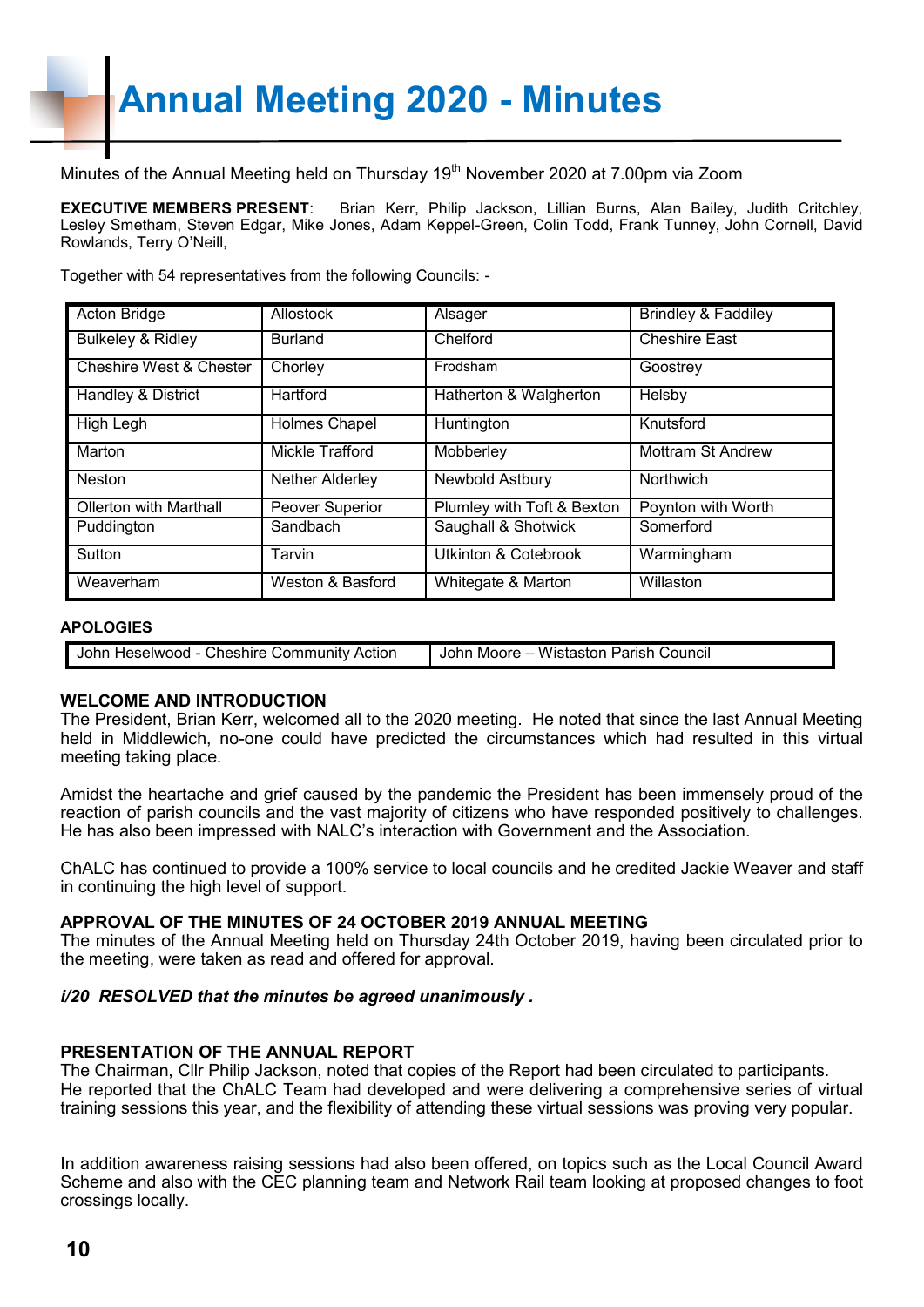# **Annual Meeting 2020 - Minutes**

There has also been a series of virtual 'conversations' with departments at Cheshire West and Chester which were proving to be very well received and were enabling us to maintain good relations between the sectors.

It was also felt to be important to continue to work with the National Association of Local Councils (NALC) as we keep the needs of the sector in the minds of Government. Philip invited members to review page 9 of the Annual Report where the important contribution Cllr Lillian Burns makes to policy and in particular the Planning White Paper can be seen. The Chairman offered his thanks to Lillian for all she does on our behalf.

Philip advised the meeting that the previous chairman (Stuart Hulse) had asked that his best wishes be passed to the meeting attendees.

The Chairman highlighted the update on the Motions from last year (set out at page 14 of the Annual Report) and advised that the Malpas motion, although having gained general support for the reduction in the carbon footprint, there have been no tangible results to report.

However the Neston Motion that we lobby for change in the legislation to allow for the separation of the roles of Chairman and Mayor has been supported by NALC and is incorporated in NALC policy to enable a more Executive style governance arrangement for town councils. When there is an opportunity we will hopefully see legislative change.

In closing the Chairman invited questions from the attendees and then Members were invited to note the content and to receive the Annual Report of 2019.

#### *ii/20 RESOLVED that the Annual Report for the year ending 31st March 2020 be accepted and duly adopted.*

#### **PRESENTATION OF ACCOUNTS**

Cllr Terry O'Neill, Finance Committee Chairman, presented the accounts for approval. He invited participants to refer to pages 15 – 21 of the Annual Report where the accounts are set out in detail.

Cllr O'Neill noted there were positive year end outcomes with an increase in training courses income, and reductions in expenditure owing to Covid-19 restrictions.

Rental of office premises remains high at £8.5k but the ChALC Executive has an ambition to purchase their own premises, and this year we have been able to contribute £10k to the Premises Fund taking it to £55k.

A review of the comparison graphs on page 22 of the Report shows the steady increase in Affiliation Fees and the decrease in salary costs as we aim to work smarter and take advantage of electronic working.

#### *iii/20 RESOLVED that the Accounts for the year ending 31st March 2020 be approved.*

#### **SETTING OF SUBSCRIPTIONS FOR 2020-21**

Cllr O'Neill invited representatives to consider the Executive Board recommendation that there should be no increase in the Affiliation Fee rate for 2020.

#### *iv/20 Unanimously RESOLVED that there be no increase in the Affiliation Fee for the forthcoming year.*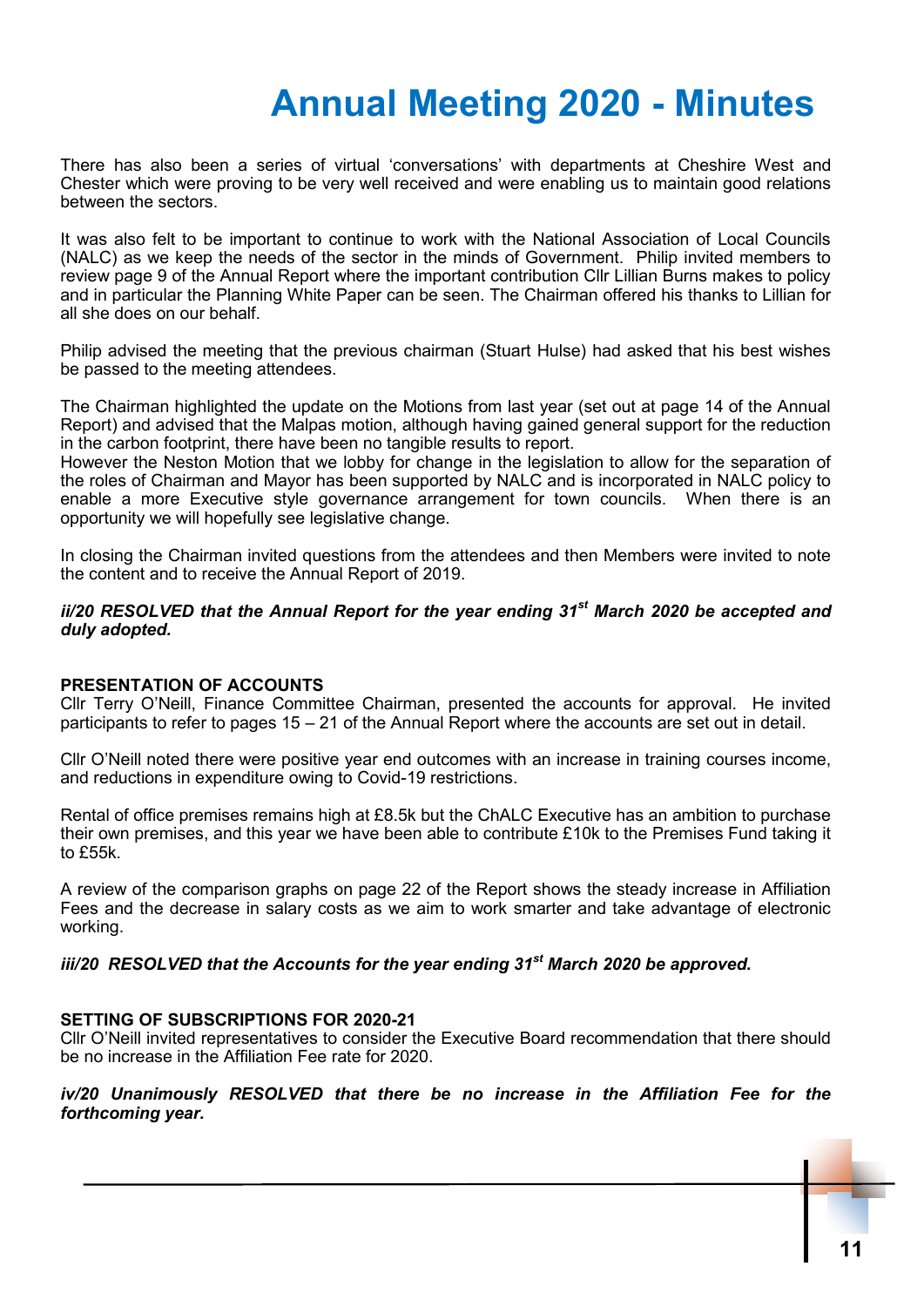**Annual Meeting 2020 - Minutes**

#### **ELECTION OF OFFICERS OF THE ASSOCIATION**

The Chairman, Philip Jackson, invited members to support the Executive Board's recommendation that the current President and Vice-Presidents be re-elected en-bloc until the Annual Meeting 2021

*v/20 Unanimously RESOLVED that the Officers of the Association for the ensuing year be as follows:*

**President:** Brian Kerr **Vice Presidents:** Frank Walton **Lesley Smetham** 

#### **MOTIONS FROM MEMBER COUNCILS**

The following motion was debated by those present, and it was clarified that where motions were borough specific, ChALC would as a matter of course apply them to the ChALC sub-region as appropriate.

#### **Goostrey Parish Council**

*"This meeting calls upon the Cheshire Association of Local Councils to lobby Cheshire East Council, including its contractors (such as Ringway Jacobs) to improve communications with Parish Councils by responding to emails, phone calls, voicemails and letters within 15 working days. Where answers cannot be provided immediately, a valid reason and a date for a full response should be provided."*

#### *Proposer: Chair Ken Morris (Goostrey) Seconder: Sharon Jones (Goostrey)*

Ken Morris spoke to motion and outlined the need for more effective and consistent communication with CEC officers and elected members. CEC are a major supplier of services to the parish so difficulties cause problems when there is not a follow up. Francis Tunney (Utkinton and Cotebrook) noted similar issues with CW&C. David Rowlands (Mickle Trafford and District) said issues apply across all areas and need a better response and action. Pat Kynaston (Neston) agreed that a SLA approach should be endorsed. Robert Hughes (Motram St Andrew) congratulated Ken Morris for this motion and reported a deterioration of relationship with CEC, complaining of an absence of enforcement in planning. Chris Knibbs (Hatherton and Walgherton) has at least 20 ongoing issues on record which is affecting credibility of both parish council and Highways. Gwyneth Derbyshire (Somerford) reported issue with high road speed within an expanding community and contact made with Highways 3 times to no avail. Haf Barlow (Poynton) noted that their response to the CEC Corporate Plan consultation has raised exactly this problem. The lack of response was deplored

#### *The motion was unanimously carried.*

#### **CLOSING REMARKS**

The President, Brian Kerr, concluded the evening by noting that the meeting had been in session for 40 minutes, which may be a benefit of a virtual meeting. He thanked everyone for taking part and Jackie Weaver and staff for putting the meeting together. Looking forward 12 months to next year he was hopeful that we would be meeting 'in the flesh' in 2021.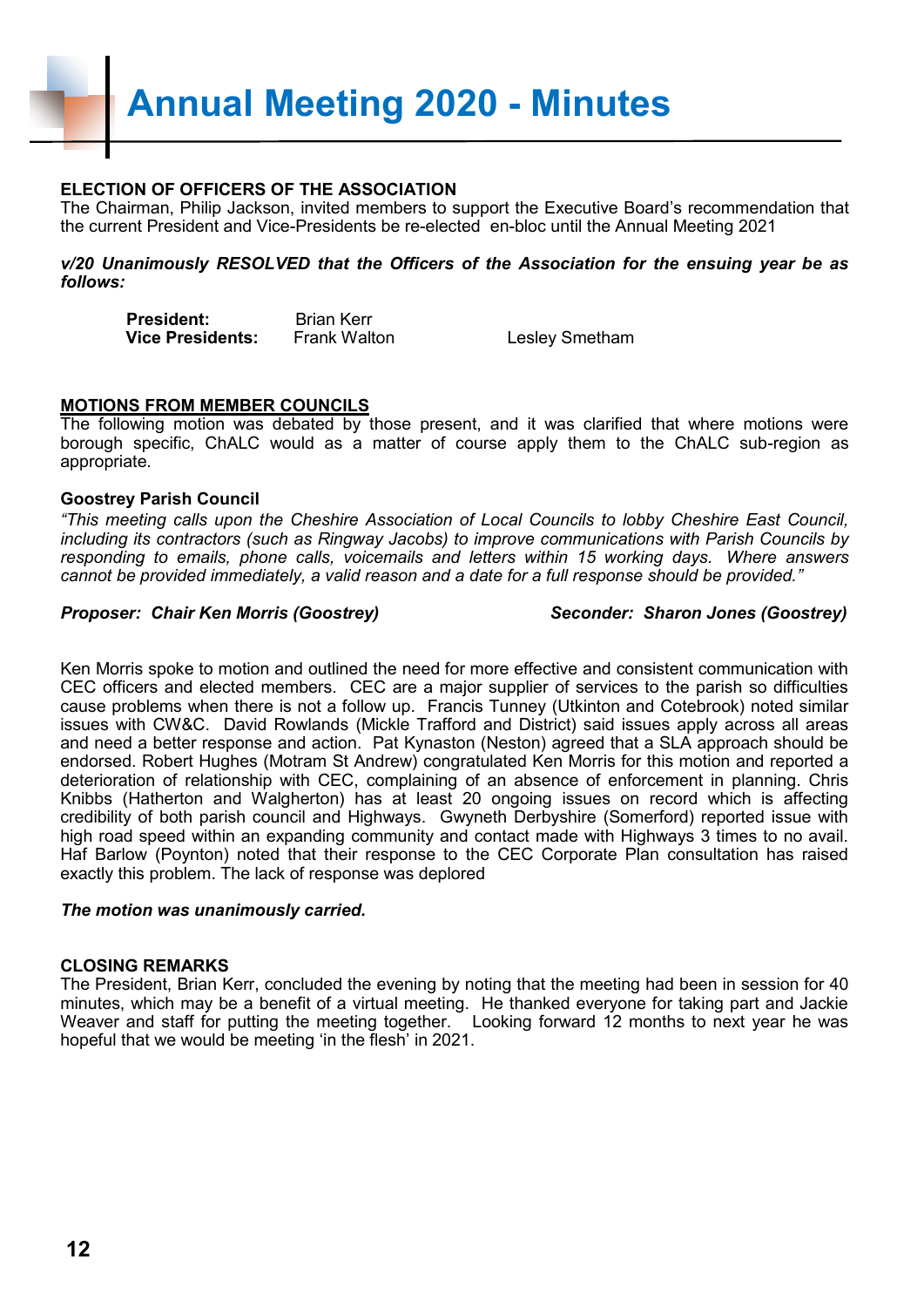# **Board Member Nominees**

#### **Lillian Burns**

I became an independent Parish Councillor 22 years ago and, from the outset, was active in attending area and other events arranged by the Cheshire Association of Local Councils. I was elected to the ChALC board 17 years ago and five years ago they elected me to be their representative on the National Assembly of the National Association of Local Councils (NALC). I am now the Vice Chair of NALC's Policy Committee and frequently take the lead in responding to calls for evidence by parliamentary committees and government consultations. I also serve on NALC's Smaller Councils Committee and on its Climate Change Task and Finish Group and am NALC's appointed representative on the Rural Services Network (RSN).

I am a journalist by training and particularly enjoy carrying out research projects. Especially planningrelated ones. In 2018, I researched and wrote, along with a colleague, the NALC report on Neighbourhood Plans (NPs): 'Where Next for Neighbourhood Planning?', featured in the publications part<br>of the NALC website: (https://www.nalc.gov.uk/library/publications/2755-where-next-for([https://www.nalc.gov.uk/library/publications/2755](https://www.nalc.gov.uk/library/publications/2755-where-next-for-neighbourhood-planning/file)-where-next-for[neighbourhood](https://www.nalc.gov.uk/library/publications/2755-where-next-for-neighbourhood-planning/file)-planning/file) and I have been involved in lobbying for a strengthening of NPs.

I have also had some experience of public relations and marketing work but, for the last 25 years, have devoted a significant amount of time to doing voluntary planning and transport policy work on behalf of a number of non-governmental organisations including the Campaign to Protect Rural England (CPRE) and Voluntary Sector North West (VSNW). I have developed a particular expertise in spatial planning, which I keep up-to-date by taking part in frequent training sessions offered by professional planning bodies and by the organisations I support and I have been able to bring this expertise to the benefit my own parish council as well as to ChALC and NALC. For instance, I wrote the NALC response to the Planning White Paper and to the 'Changes to the Current Planning System' document in 2020.

#### **John Cornell**

Member of CHALC Exec for 5 years.

Formally Chair of Cheshire East Planning Forum (successor to Crewe & Nantwich Area Meeting) supported by CHALC, which looked at common cross boundary Planning / environmental issues experienced by those parishes comprising the hinterland of Crewe, an area currently undergoing dramatic social, economic, and environmental change.

Member of Weston & Basford Parish Council for approx.15 years. Chair for 5 years. Currently Vice Chair, Chair of Parish Council Planning Committee, and Chair of the Neighbourhood Plan Steering Group. The Neighbourhood Plan is currently in the advanced stages of being formally revised and updated

Retired Local Authority Chief Planning Officer and Corporate Director (Environment and Transport).

This involved extensive multi-disciplinary working and management along with interface with a wide range of stakeholders and agencies. Much of the work in my later career was related to large scale regeneration projects and was geared to delivering on the ground.

Working knowledge of how Local Government operates at every level,

Up to date knowledge of the rapidly changing Planning legislation.

I'm very conscious that environmental and planning issues constitute a high proportion of the work of many parish councils and by their very nature are sensitive and often controversial.

I'm keen to remain on the Board to share my experience and in doing so, contribute something back to the community.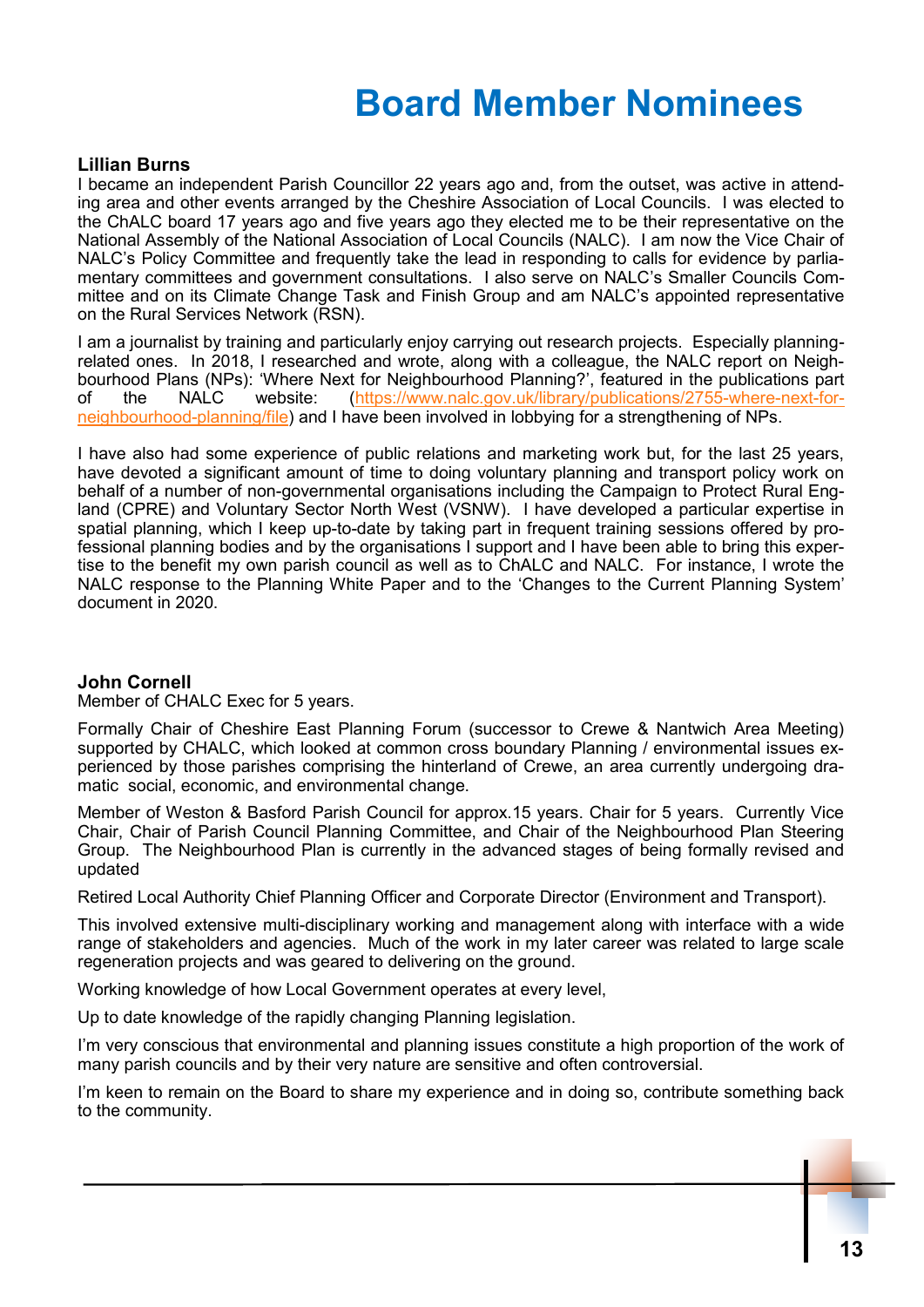#### **Pauline English**

I have been a Parish Clerk for more than 20 years, serving 7 parishes in the Chester area including Barrow, Capenhurst & Ledsham, Elton, Ince, Lea-by-Backford and currently Little Stanney & District and Mollington.

I worked for Cheshire County Council for 27 years in Committee Services. I have also worked for Ellesmere Port & Neston Borough Council until its demise in 2009 and Wirral Borough Council on a part-time basis for a few months.

Although I have not completed CiLCA I attended some training courses intended to support completion.

My years with Cheshire County Council were working in Committee Services which brought me into close contact with elected Members and senior officers. I put together agenda for main Committee meetings and wrote up their Minutes and Action Lists.

For the short time I was with Ellesmere Port & Neston Borough Council I supported Members mainly by putting together agenda for meetings, liaising with officers and writing Minutes.

I use the internet to find out information and to check what is happening in my local area. I use my email account regularly to send messages and documents. I am familiar with Zoom as both of my Parish Councils used it during lockdown.

#### **Keith Gilby**

Parish Councillor for 2 years, Chair for 1 year, AGM Sept 2021.

Senior Business Board Member since mid 90's.

Recently a SME business joint owner, successfully grown and sold to PLC.

Currently volunteer as NHS Delivery driver.

Eye for detail and understand the art of the possible.

#### **Colin Todd**

I have been a Board member for six years having previously been a member of the Crewe and Nantwich Area meeting after which I was a member and vice chair of Cheshire East Planning Forum which succeeded the Area Meetings.

I am currently vice chair of Willaston (CEC) Parish Council which I have been a member of for over 17 years. I have also served as Chairman. I was involved in the development of the Parish Plan and served as a member of the steering group. I took a leading role in the successful preparation and subsequent completion of two neighbourhood plans – one for my own Parish and the other for a neighbouring Parish, to Regulation 19 & 20 stages..

I am Chairman of the southern area Police Cluster Group and also manage and coordinate the neighbourhood Speedwatch Group. I have also participated in certain elements of the development of the Cheshire East Local Plan, specifically issues relating to the Green Gap.

I have spent many years in various leadership and management roles and prior to retirement was an Operations Manager for a multi-national organisation. The position also involved managing a team of support personnel. My job role included carrying out research and analysis, planning, organising and controlling the work of multiple internal departments as well as engaging with and negotiating with external organisations. The job also involved carrying out various types of investigations including disciplinary relating to internal personnel as well as investigating criminal activities – for example, counterfeit and smuggling, with external organisations. The role required a high degree of Team Working and the developing sound commercial relationships and effective networking with internal and external stakeholders. In order to successfully carry out my job, it was a necessary requirement to be proficient in using modern technology, have effective communication skills, the ability to process information, prioritising workloads, problem solving and having the ability to make decisions quickly and effectively. Throughout my tenure on the ChALC Board, my skill set and experience have, I believe, been used to make an effective contribution to the Board and membership and I would welcome the opportunity to continue to serve on the Board.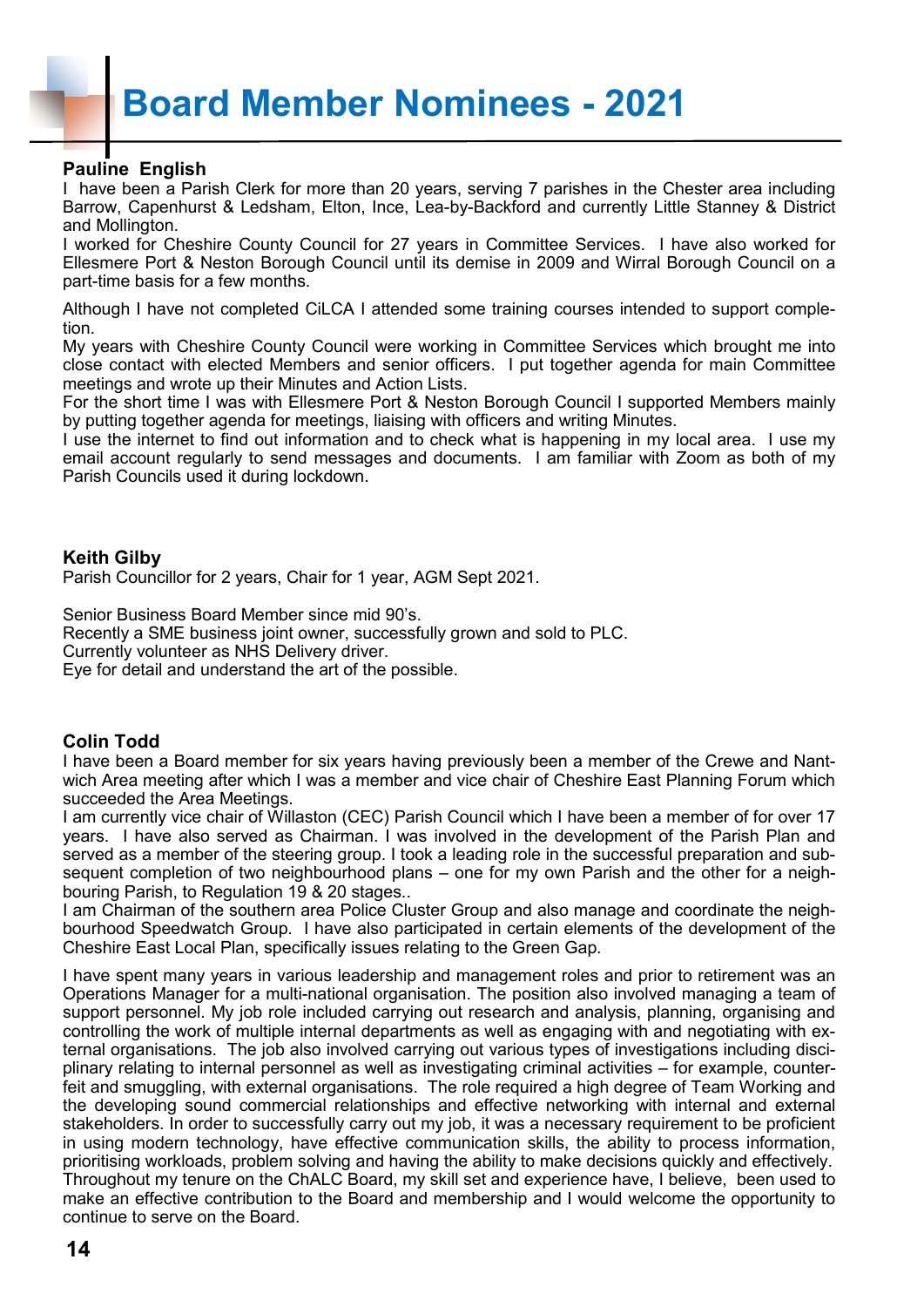# **Member Council Motions - 2021**

## **Alager Town Council**

This meeting calls upon the Cheshire Association of Local Council to request that ChALC lobby the Local Government Association and any other body they feel appropriate to strengthen the sanctions available to a Monitoring Officer for councillors who break the Code of Conduct.

## **Ollerton with Marthall Parish Council (1)**

This meeting calls upon the Cheshire Association of Local Councils to lobby Cheshire East Council to ask them to allow the use of imagery when appearing before Planning Committees.

The planning officer is afforded the time to show photographs and plans of any site, to better inform the councillors of the background to any application, however the same visual potential is not available of those objecting to the application. Councils are allowed just 5 minutes to present their objections to a proposed development and must do this verbally. The vast majority of objections to applications rely on maps, plans, geography, and photography, but to be expected to do this purely by oral testimony is archaic and doesn't allow councillors in the planning committee to become fully informed.

## **Ollerton with Marthall Parish Council (2)**

This meeting calls upon the Cheshire Association of Local Councils to press Government for a change in legislation to prohibit the registration of new planning applications in respect of property which is subject to Planning Enforcement action (with the exception of applications to be submitted on the instruction of Planning Enforcement officers to address existing matters).

Ollerton with Marthall Parish Council, together with local residents, have, over a number of years, become totally frustrated by the apparent lack of effective planning enforcement action taken by the Local Authority. In many cases, individuals subject to enforcement action continue to seek further planning permission, which is often granted.

Ollerton with Marthall Parish Council propose that planning policy be changed so that applicants must resolve outstanding issues before submitting further applications. This policy would encourage applicants to comply with …………..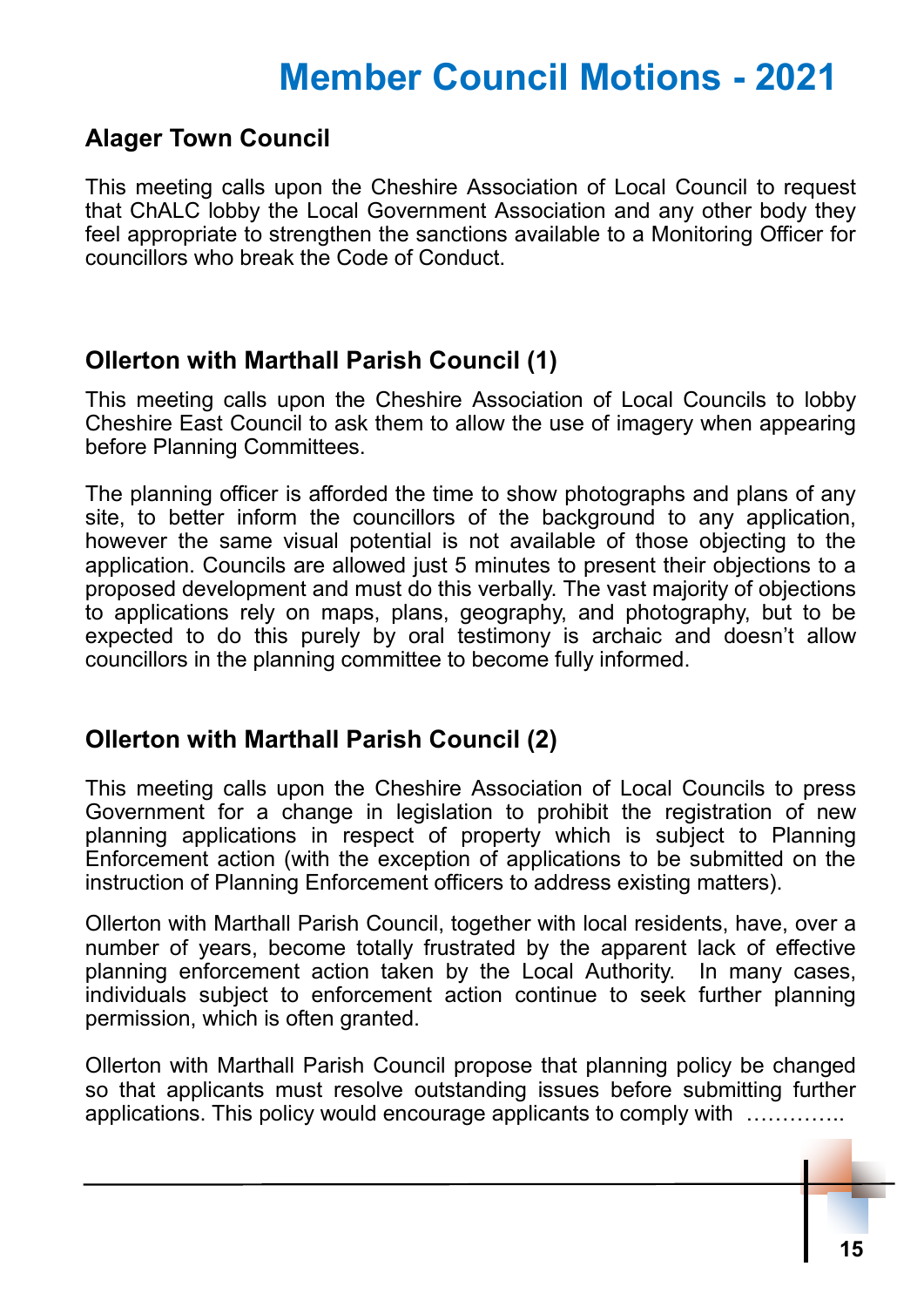**Member Council Motions - 2021**

## **Ollerton with Marthall Parish Council (2) (***Continued)*

…….. enforcement requirements in order to submit new applications and help the Planning Authority resolve matters more quickly given the applicants desire to submit a new application.

Furthermore, the proposed change would provide a legislative basis upon which local communities can be protected from uncontrolled, unauthorised development.

### **Nantwich Town Council**

This meeting calls upon the Cheshire Association of Local Councils to investigate issues associated with Double Taxation affecting many town and parish councils identifying and collating examples from around the Borough as evidence, and to consider mechanisms to address the issues. With evidence obtained call upon Cheshire East Council to address the problem.

## **Neston Town Council**

This meeting calls upon the principal authorities in Cheshire to standardise the age requirement to apply for a concessionary bus pass from normal retirement age to 60.

### **Mickle Trafford and District Parish Council**

Given the proliferation of road signs obscured by hedge growth in summer and slush in winter, this meeting asks the Executive Board to try to negotiate with the Principal Authorities to enable and fund local councils to keep them visible.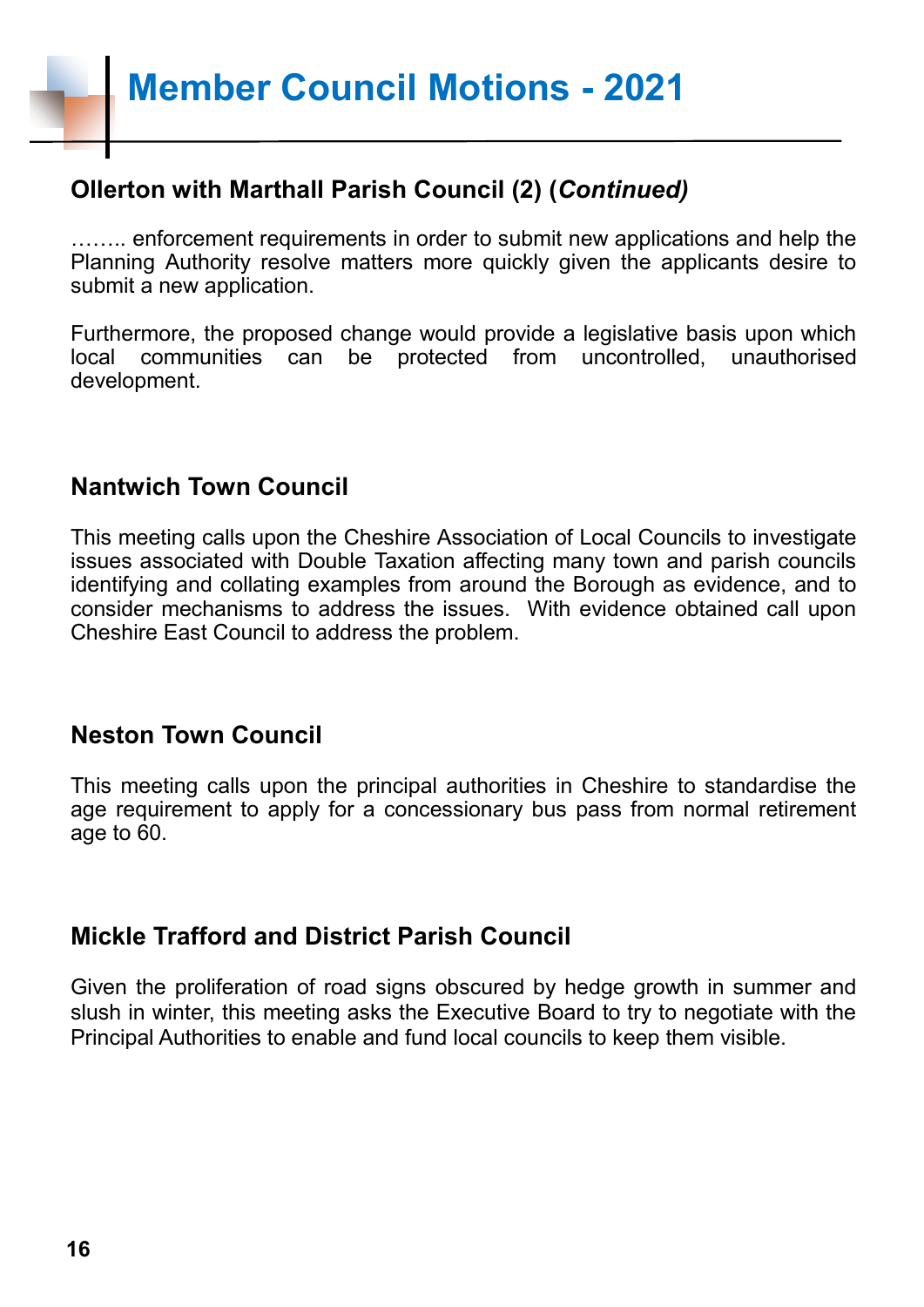Cheshire Association of Local Councils

Annual Accounts

2020/2021

These accounts have been prepared in accordance with the information and explanations received.

JDH Business Services Limited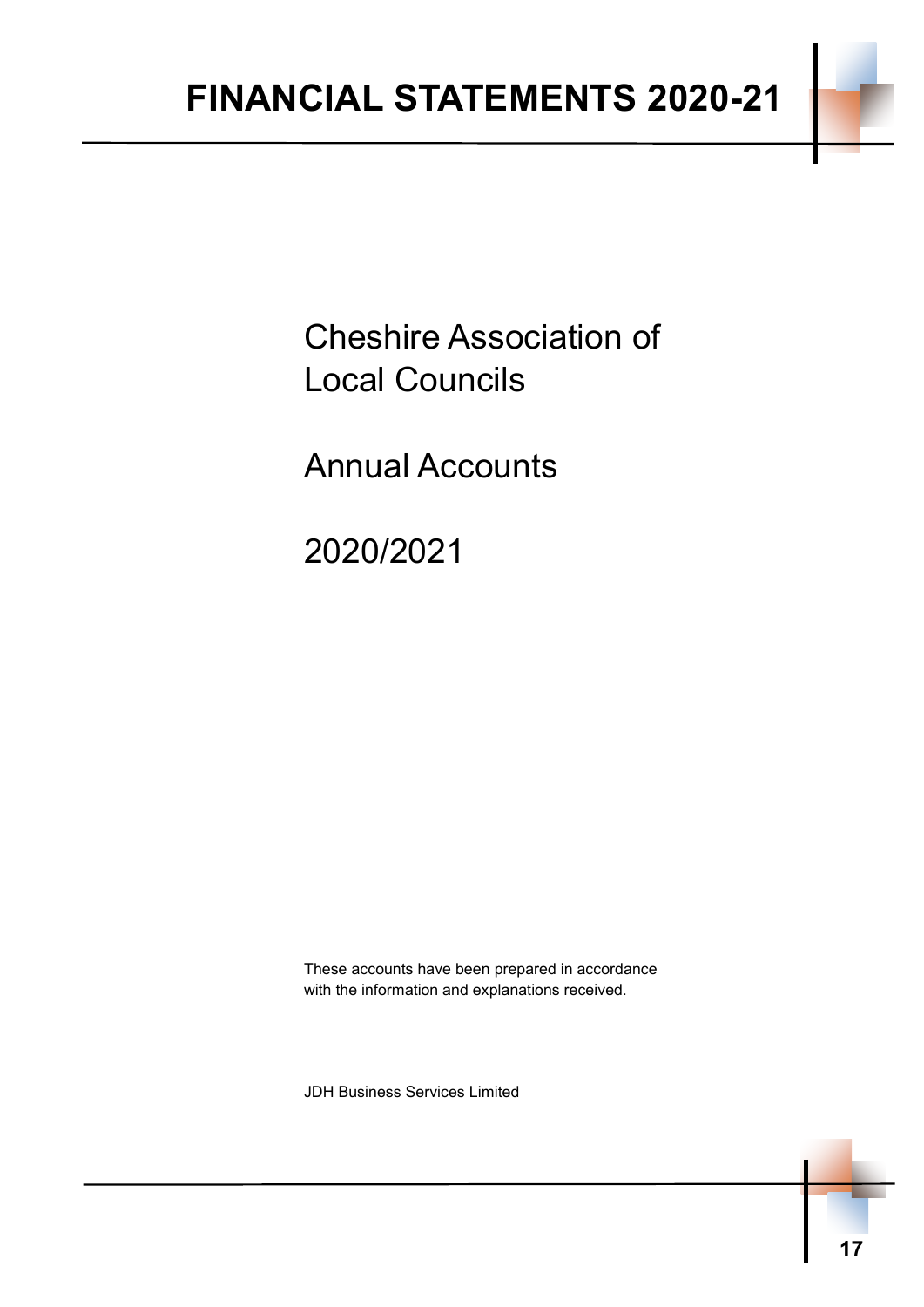

# **INCOME**

| <b>INCOME</b>                 | 2020           | 2021 |         |
|-------------------------------|----------------|------|---------|
| <b>Affiliation Fees</b>       | 93,644         |      | 96,141  |
| Sales of Literature           |                |      |         |
| <b>Reviews</b>                | 479            | 547  |         |
| <b>Handbook and Sundries</b>  | 1,162<br>1,641 | 38   | 585     |
| <b>Bank Interest Received</b> |                |      |         |
| National Savings Bank & Other | 860            |      | 780     |
| Other Income:                 |                |      |         |
| <b>Annual Meeting</b>         | 200            |      | 0       |
| Courses                       | 18,725         |      | 17,020  |
| Grants                        | 0              |      | 1,080   |
| Miscellaneous                 | 411            |      | 340     |
| Audlem TC                     |                |      | 2,250   |
| Crewe TC                      | 6,924          |      | 10,021  |
| <b>SLA</b>                    | 34,215         |      | 34,215  |
|                               | 156,619        |      | 162,431 |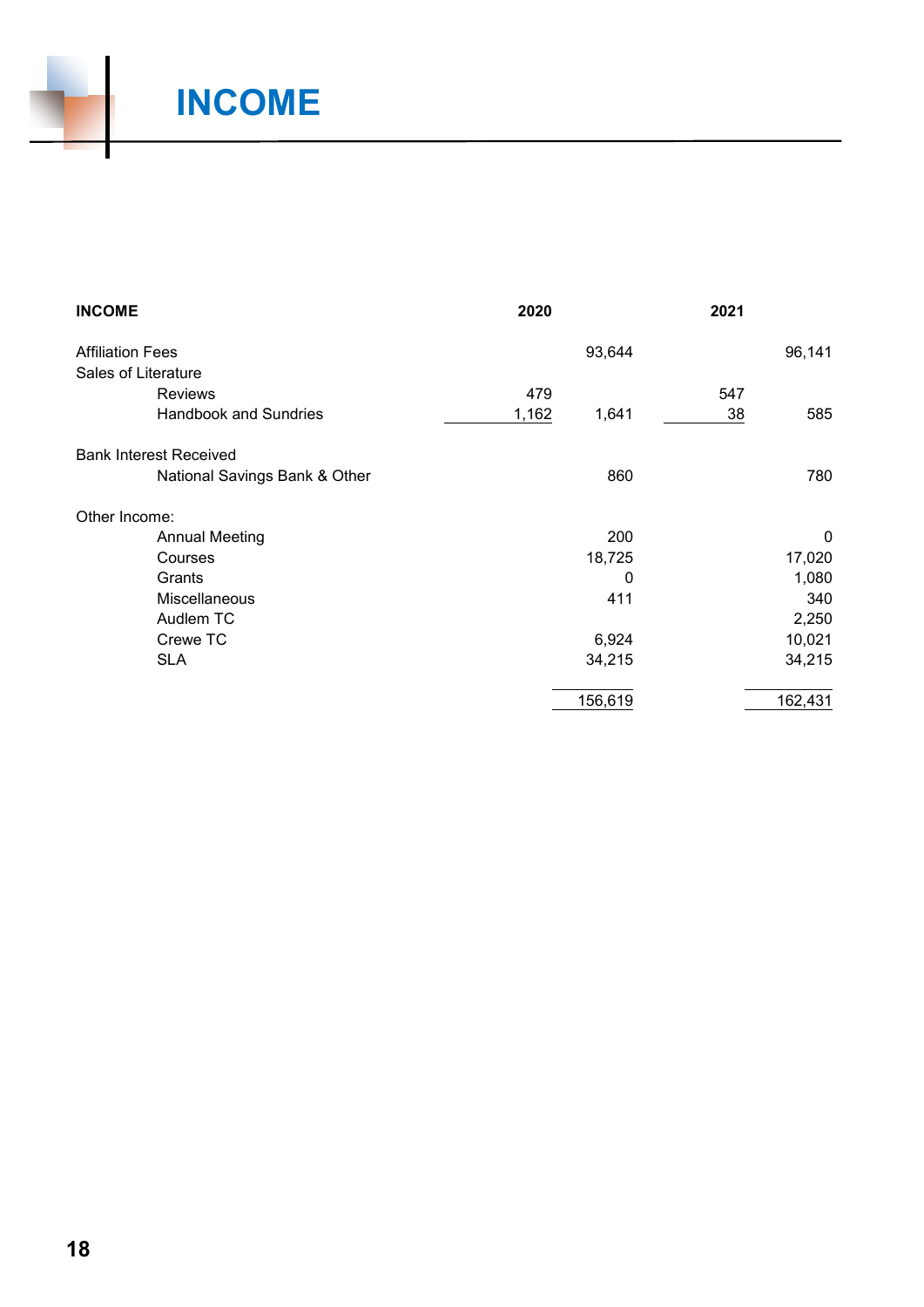# **EXPENDITURE**

| <b>EXPENDITURE</b> |
|--------------------|
|--------------------|

|                        |                                           | 2020    | 2021     |
|------------------------|-------------------------------------------|---------|----------|
|                        | Affiliation Fees to National Association  | 23,376  | 23,785   |
|                        | Salary Cost (inc NI etc)                  | 66,744  | 68,557   |
|                        | Postage                                   | 327     | 10       |
|                        | Telephone                                 | 1,410   | 1,456    |
|                        | Printing, Stationery and Photocopier      | 1,500   | 1,126    |
|                        | <b>Donations</b>                          | 15      | $\Omega$ |
|                        | Accountancy fee                           | 991     | 984      |
|                        | <b>Annual Meeting Expenses</b>            | 716     | 0        |
|                        | Courses                                   | 11,477  | 5,936    |
| $\mathsf{I}\mathsf{T}$ |                                           | 3,146   | 1,771    |
|                        | Travel & Meeting Expenses:                |         |          |
|                        | <b>Meeting Expenses</b>                   | 515     | 19       |
|                        | General travel Exp                        | 3,784   | 453      |
|                        | Chairman/Vice-Chairman allowance          | 550     | 550      |
|                        | <b>Premises Rental</b>                    | 8,496   | 8,496    |
|                        | Insurance                                 | 360     | 364      |
|                        | Miscellaneous                             | 734     | 1,526    |
|                        | Purchase of Literature                    |         |          |
|                        | <b>Reviews</b>                            | 374     | 374      |
|                        | <b>Handbooks and Supplies</b>             | 1,229   | 0        |
|                        | Northern Group Admin Fund                 | 176     | $\Omega$ |
|                        | Audlem TC                                 |         | 2,259    |
|                        | Crewe TC                                  | 6,174   | 8,797    |
|                        | Equipment repairs, renewals & minor items | 0       | 0        |
|                        | Depreciation - office equipment           | 1,340   | 1,769    |
|                        |                                           | 133,434 | 128,233  |
| Surplus for the year   |                                           | 23,185  | 34,199   |
|                        |                                           |         |          |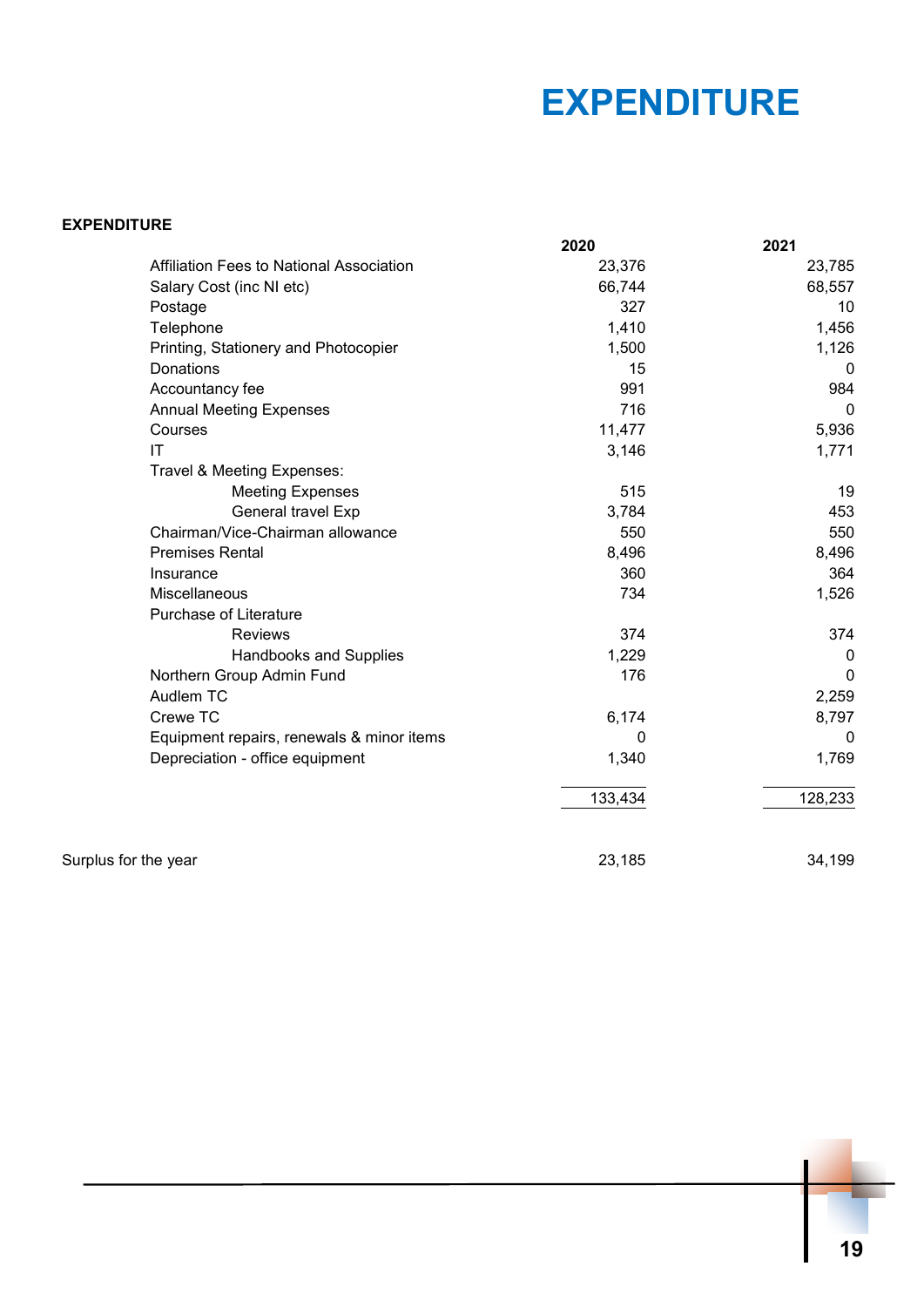#### **Northern Group - Restricted Fund**

| Income          |  |
|-----------------|--|
| Expenditure     |  |
| Surplus/Deficit |  |

#### **Designated Fund - Equipment**

| 1,758  |
|--------|
| -1.758 |
|        |

#### **Designated Fund - Premises**

| Income          |  |
|-----------------|--|
| Expenditure     |  |
| Surplus/Deficit |  |

#### **General Reserve**

| Income          | 162.431 |
|-----------------|---------|
| Expenditure     | 126.475 |
| Surplus/Deficit | 35.957  |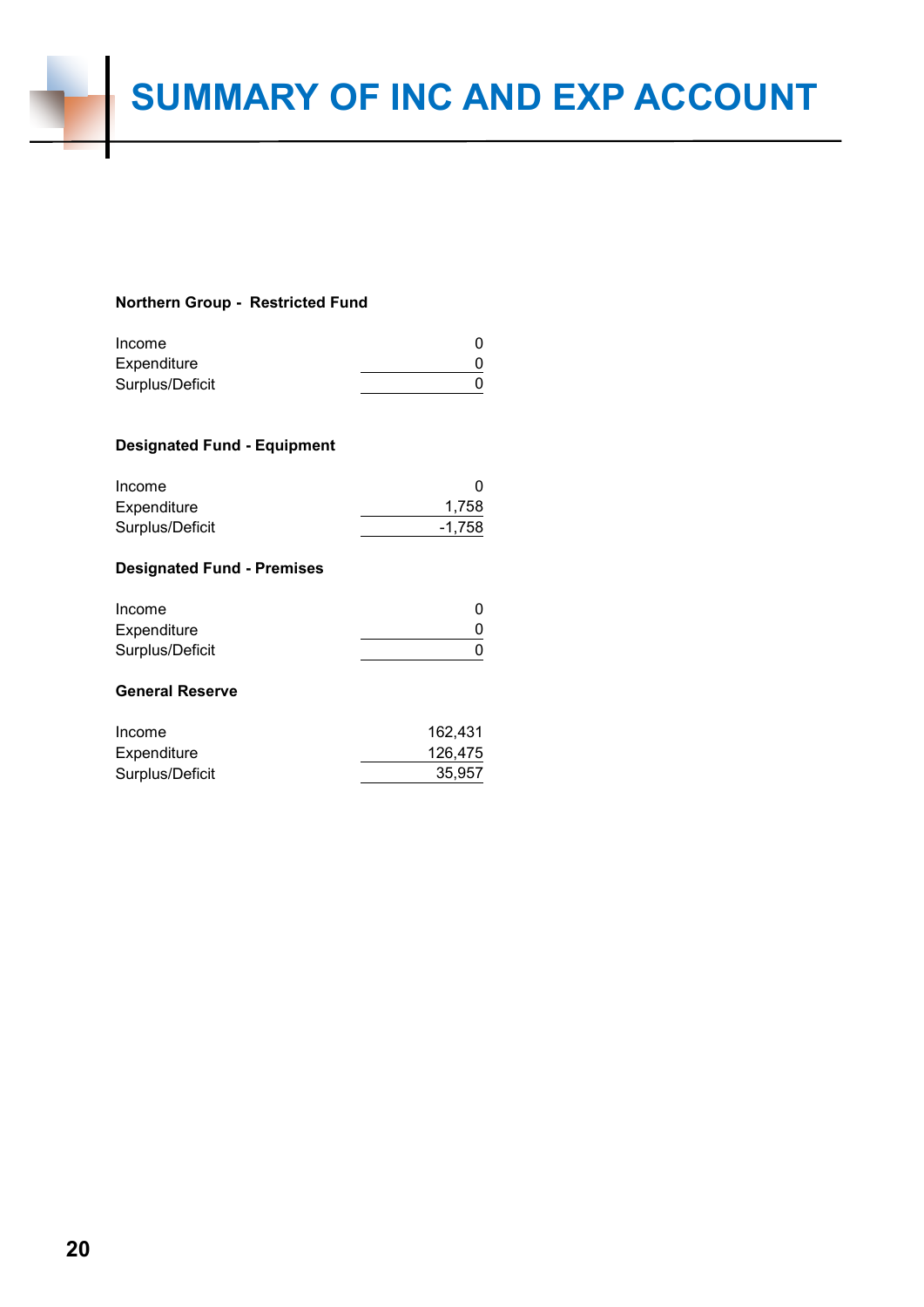# **BALANCE SHEET as at 31st MARCH 2021**

|                                                | 31/03/2020 |         | 31/03/2021 |         |
|------------------------------------------------|------------|---------|------------|---------|
|                                                | £          | £       | £          | £       |
| <b>FIXED ASSETS</b>                            |            |         |            |         |
| <b>Office Equipment</b>                        |            |         |            |         |
| Cost                                           | 3,011      |         | 3,013      |         |
| Additions in year                              | 1,342      |         | 1,758      |         |
| Depreciation                                   | 1,340      |         | 1,769      |         |
|                                                |            | 3,013   |            | 3,002   |
| <b>CURRENT ASSETS</b>                          |            |         |            |         |
| Debtors and Prepayments                        | 953        |         | 5,288      |         |
| Cash at Bank and in Transit                    |            |         |            |         |
| <b>Current Account</b>                         | 91,169     |         | 120,426    |         |
| National Savings Account                       | 108,375    |         | 109,156    |         |
| <b>County Training Partnership Account</b>     | 17,878     |         | 18,256     |         |
| Cash in transit                                | 0          |         | 0          |         |
|                                                | 218,376    |         | 253,126    |         |
| LESS CURRENT LIABILITIES                       |            |         |            |         |
| Receipts in Advance                            | 455        |         | 5          |         |
| <b>Sundry Creditors and Accruals</b>           | 1,174      |         | 2,164      |         |
|                                                | 1,629      |         | 2,169      |         |
| <b>CURRENT ASSETS LESS CURRENT LIABILITIES</b> |            | 216,747 |            | 250,957 |
|                                                |            | 219,760 |            | 253,958 |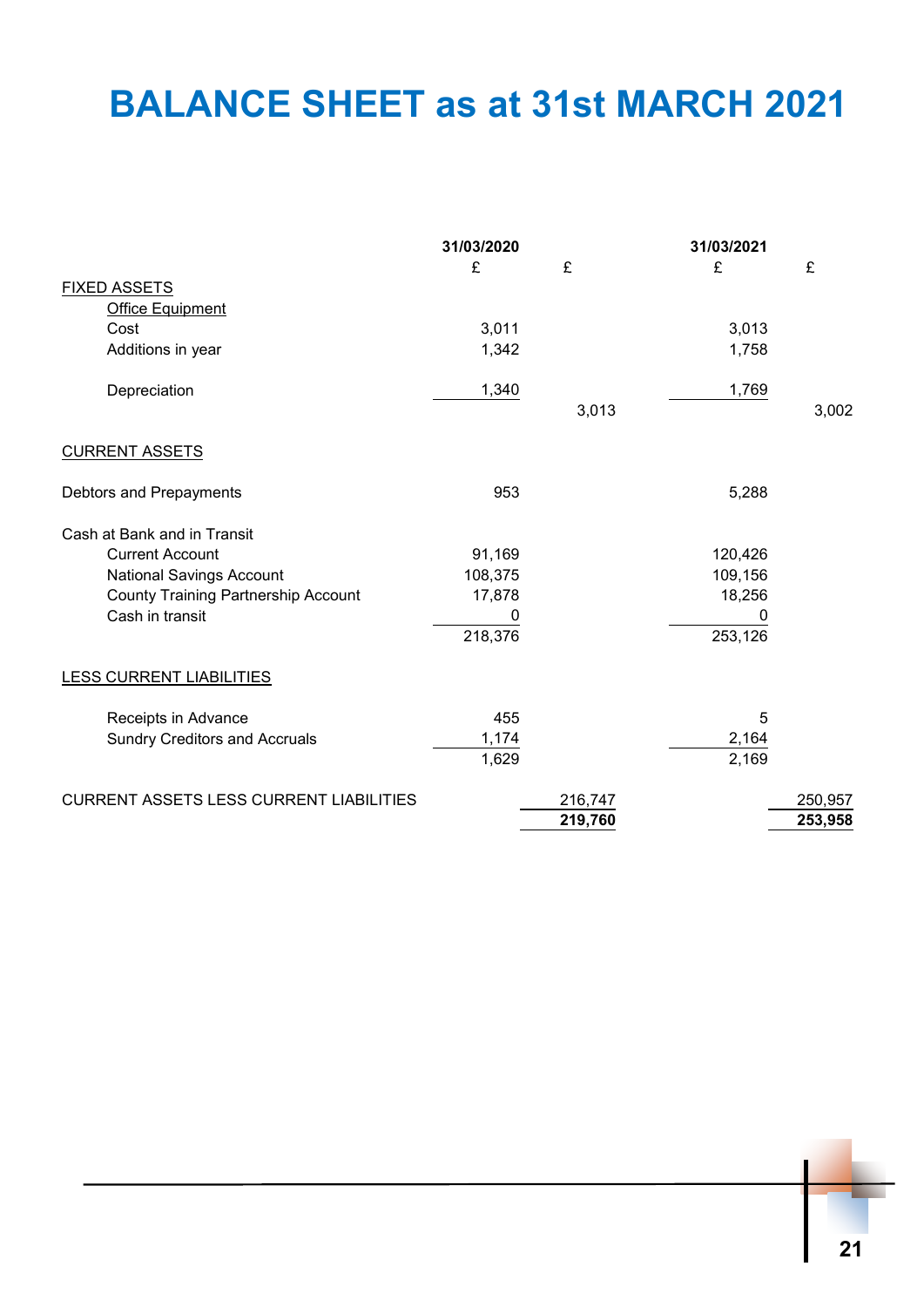| <b>General Reserve</b>                         |           |             |
|------------------------------------------------|-----------|-------------|
| Balance as at 1 April                          | 129,965   | 140,551     |
| Transfer to Equipment designated fund          | $-5,000$  | 0           |
| Transfer to Premises designated fund           | $-10,000$ | $-20,000$   |
| Transfer to Northern Group restricted fund     | $-60$     | $\mathbf 0$ |
| Transfer from Equipment designated fund        | 2,285     | $\mathbf 0$ |
| Transfer from Premises designated fund         | 0         | $\mathbf 0$ |
| Transfer from Northern Group restricted fund   | 0         | 0           |
| Surplus for the year                           | 23,361    | 35,957      |
|                                                | 140,551   | 156,508     |
| <b>Designated Fund</b>                         |           |             |
| <b>Equipment</b>                               |           |             |
| Balance as at 1 April                          | 18,519    | 21,234      |
| Contribution to fund during year               | 5,000     | 0           |
| Transfer to general reserve                    | $-2,285$  | 0           |
| Surplus for the year                           | 0         | $-1,758$    |
|                                                | 21,234    | 19,476      |
| <b>Premises</b>                                |           |             |
| Balance as at 1 April                          | 45,084    | 55,084      |
| Contribution to fund during year               | 10,000    | 20,000      |
| Transfer to general reserve                    | 0         | 0           |
| Surplus for the year                           |           | 0           |
| <b>Restricted Funds</b>                        | 55,084    | 75,084      |
|                                                |           |             |
| Fund held on behalf of World Rural Women's Day |           |             |
| Balance as at 1 April                          | 2,649     | 2,649       |
| <b>Transfer to General Reserve</b>             | 0         | 0           |
| <b>Transfer from General Reserve</b>           | 0         | 0           |
| Surplus for the year                           |           | $\mathbf 0$ |
|                                                | 2,649     | 2,649       |
| Fund held on behalf of the Northern Group      |           |             |
| Balance as at 1 April                          | 357       | 241         |
| <b>Cheshire Asociation Funding Transfer</b>    | 60        | 0           |
| Surplus for the year                           | $-176$    | 0           |
|                                                | 241       | 241         |
| <b>Totals</b>                                  | 219,760   | 253,958     |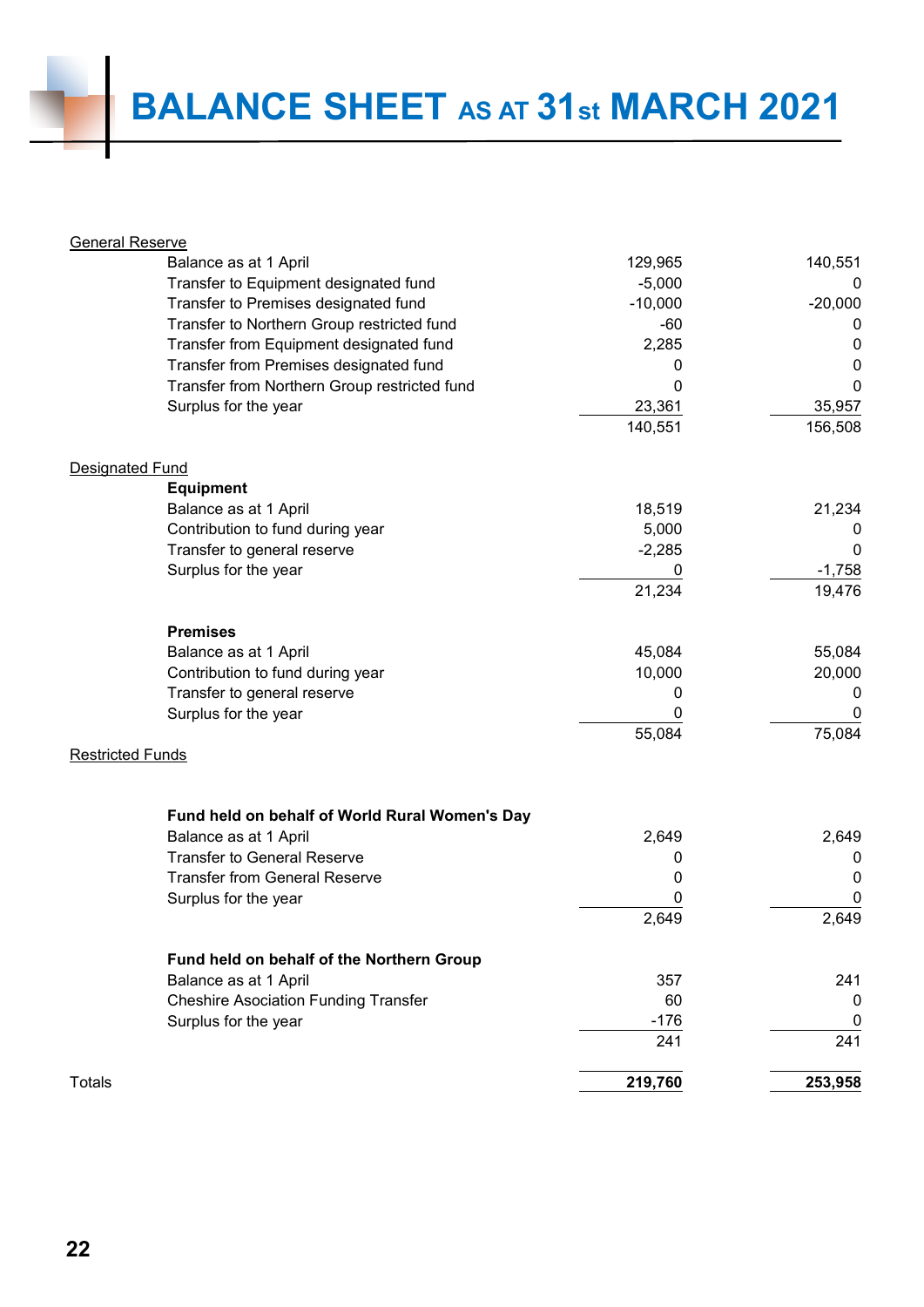# **NOTES TO BALANCE SHEET**

|                           | £             |
|---------------------------|---------------|
| <b>Creditors</b>          |               |
| 19/20 Accountancy fee     | 650           |
| 19/20 Payroll fee         | 334           |
| Courses                   | 1180          |
|                           | 2164          |
|                           |               |
| <b>Prepayment</b>         |               |
| Conferences/courses       | ი             |
| Rent                      | 708           |
|                           | 708           |
|                           |               |
|                           |               |
| <b>Receipt in Advance</b> |               |
| 20/21 Courses             | 0             |
| Credit notes              |               |
|                           | $\frac{5}{5}$ |
|                           |               |
| <b>Debtors</b>            |               |
| Courses                   | 4580          |
|                           |               |
|                           |               |
|                           |               |
|                           | 4580          |

#### **Depreciation**

Method of depreciation is straight line over 4 years